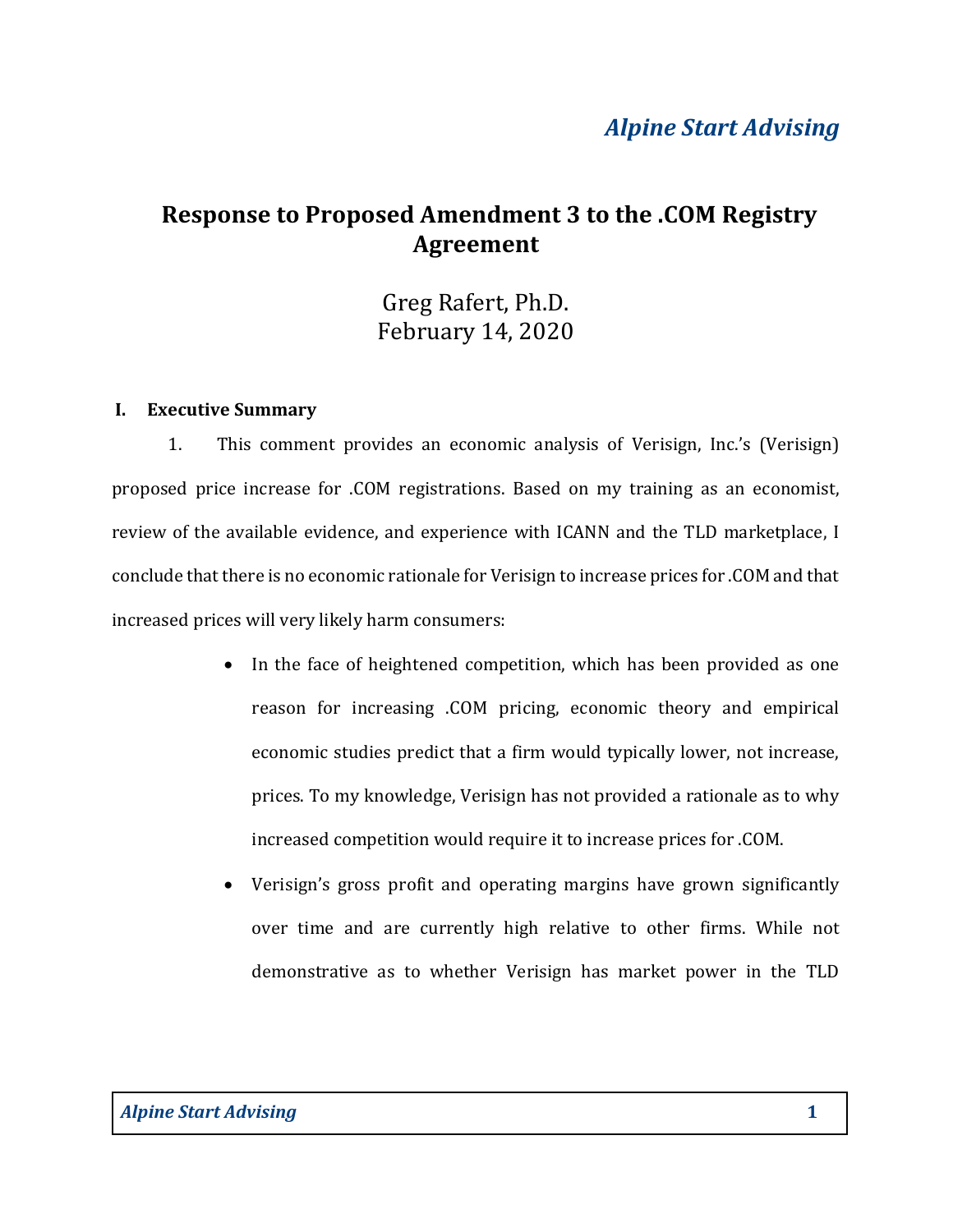marketplace, they do suggest that changes in Verisign's costs are not driving Verisign's interest in increasing prices for .COM.

 An increase in the price of .COM registrations will harm consumers worldwide, as consumers are unlikely to switch to other, less expensive TLDs due to the high costs associated with switching from a .COM domain. While Verisign may argue that it will use increased revenues from .COM price increases to further improve the security and stability of the internet, thus benefiting consumers, this is unlikely. In particular, even though Verisign's net income has continued to grow, reaching approximately \$612 million in 2019, Verisign's R&D and capital expenditures have remained constant.

2. Finally, the argument that .COM is facing increased competition from new gTLDs and ccTLDs is not supported by the available evidence. .COM enjoys a dominant position in the TLD marketplace, which will allow Verisign to continue increasing prices (if permitted to do so), thus harming consumers.

3. I first describe my qualifications that are relevant to this matter in Section II. In Section III, I provide a brief overview of the proposed changes to Verisign's Registry Agreement for .COM. I then detail my opinions in Section IV and summarize my conclusions in Section V.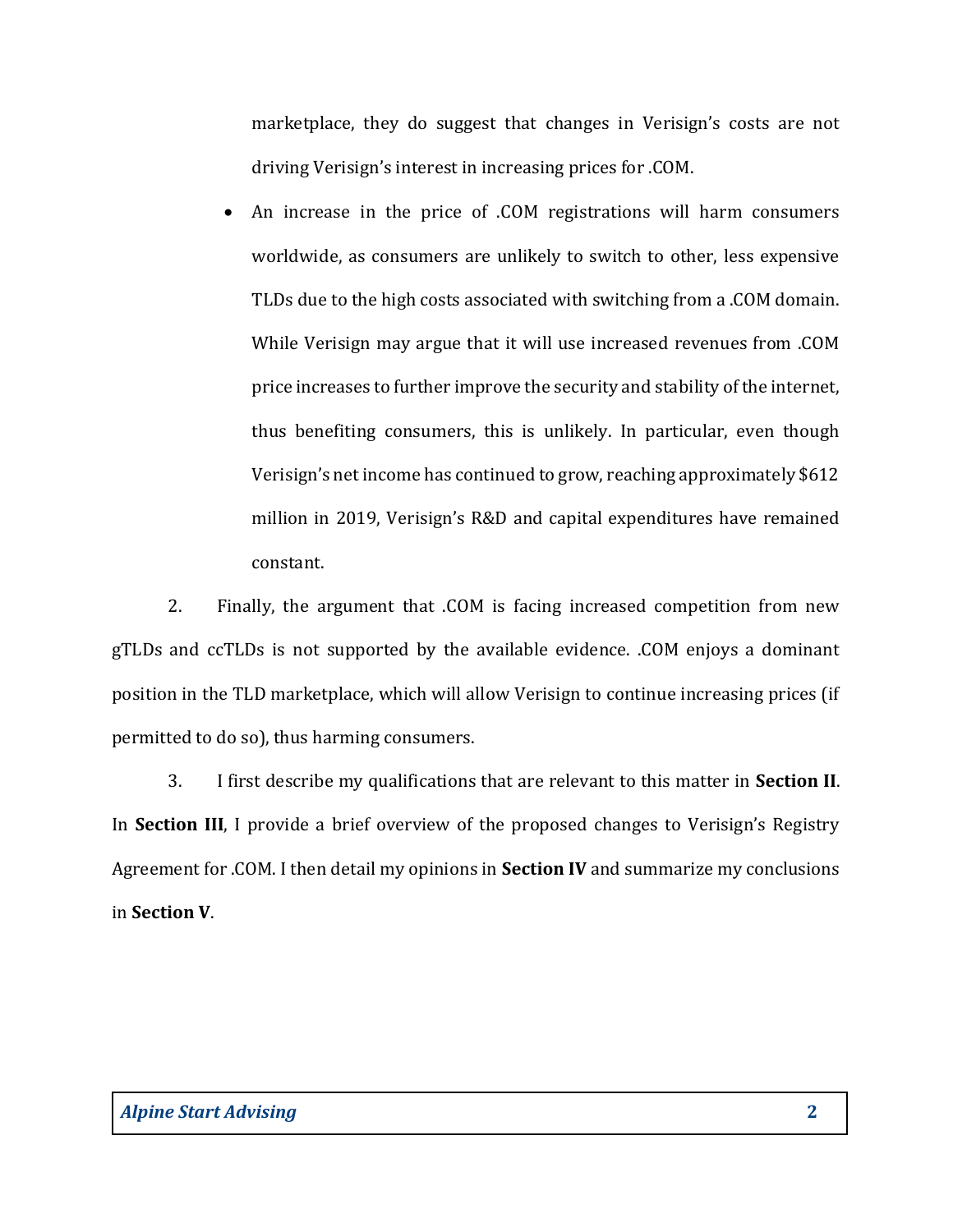### II. Qualifications

4. I am the CEO and founder of the economic consulting firm, Alpine Start Advising. I received my undergraduate degree in economics from Carleton College in 2003 and my Ph.D. in applied economics at the University of California, Berkeley in 2008. Prior to founding Alpine Start Advising, I worked at Analysis Group, Inc. as a Vice President.

5. I am an expert in industrial organization, which involves the analysis of competition and antitrust issues. As an expert in industrial organization, I have been engaged on numerous matters in which I have been asked to analyze alleged anticompetitive conduct, as well as the potential pro- and anti-competitive effects of proposed mergers. In these matters, I have assessed the likelihood of price changes and the potential impacts on consumers of such price changes.

6. I have also worked, as an independent consultant, on behalf of ICANN to analyze topics related to ICANN and the TLD marketplace. My work includes:

- An assessment, conducted from 2015 through 2016, of the competitive effects associated with the new gTLD program for ICANN. This study examined changes in market prices, share, and power for domain registries and registrars as a result of the program.<sup>1</sup>
- Independent reviews of both the Security and Stability Advisory Committee (SSAC) and the Nominating Committee (NomCom) for ICANN.<sup>2</sup> Both reports identified areas in which the SSAC and NomCom work well,

<sup>1</sup> See https://newgtlds.icann.org/en/reviews/cct/competitive-effects-phase-two-assessment-11oct16-en.pdf. <sup>2</sup> See https://www.icann.org/en/system/files/files/ssac-review-final-17dec18-en.pdf and https://www.icann.org/en/system/files/files/nomcom-review-final-05jun18-en.pdf.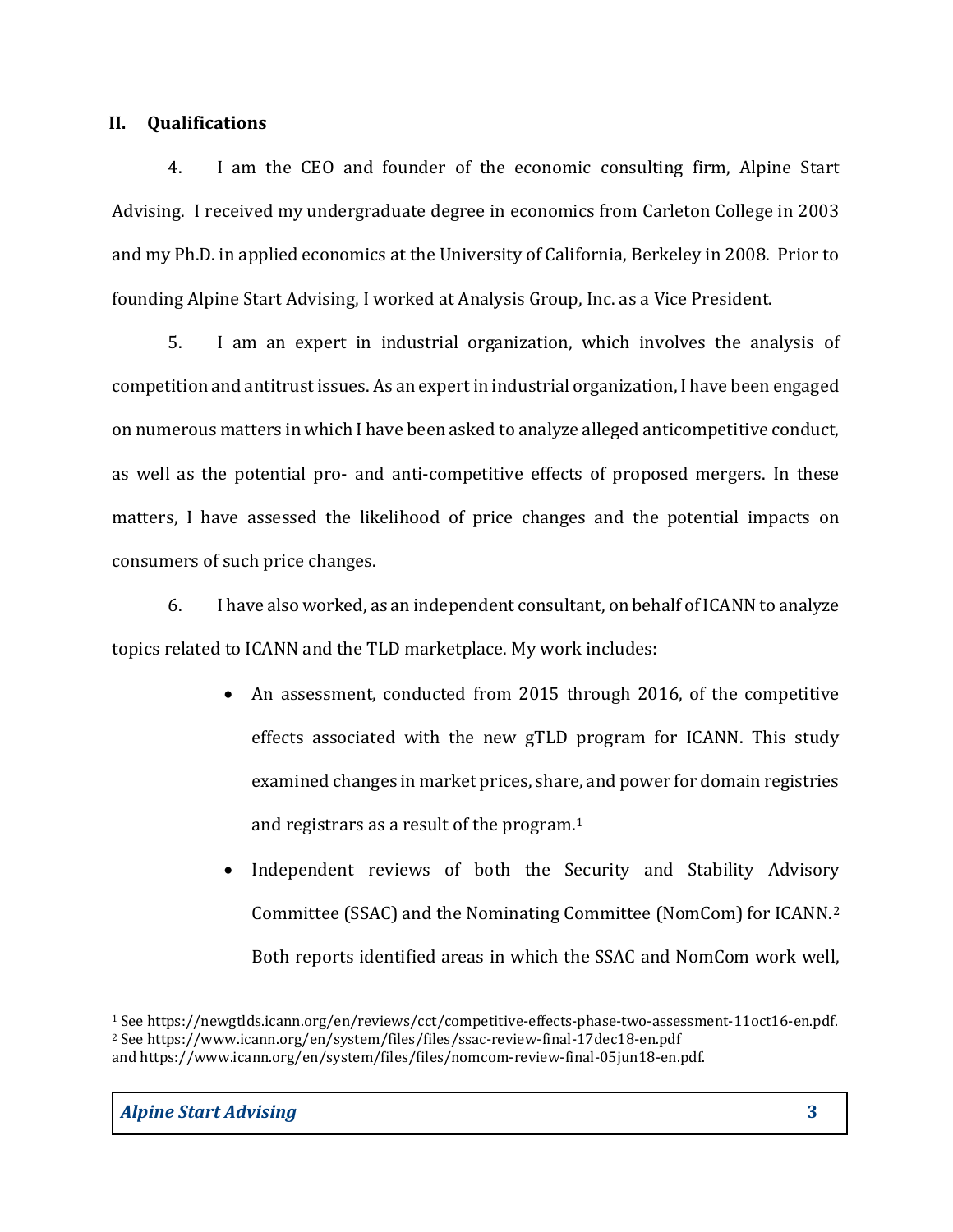areas that may benefit from improvements, and whether the SSAC and NomCom are accountable to the relevant stakeholders.

- A review of the Trademark Clearinghouse (TMCH) in which I assessed the strengths and weaknesses of TMCH services in conjunction with the specified areas for review proposed by the General Advisory Committee (GAC). Specifically, this review was focused on the TMCH matching criteria, as well as the Claims Service and Sunrise Services.<sup>3</sup>
- An analysis of the use and effectiveness of the Sunrise and Trademark Claims Rights Protection Mechanisms (RPMs) offered through the TMCH. This analysis was commissioned as part of the policy review of the RPMs chartered by the Generic Names Supporting Organization (GNSO) Council in March 2016.<sup>4</sup>

7. In addition to my work on behalf of ICANN, I have worked on numerous matters involving domain name pricing and competition within the domain name space. More broadly, I have analyzed the impacts of competition in other technology marketplaces, including broadband internet and cellular networks.

# III. Background – Proposed Amendment to the .COM Registry Agreement

8. Verisign, the registry operator of .COM, and ICANN announced a proposed agreement to amend the .COM Registry Agreement (.COM RA) on January 3, 2020.5 The

<sup>3</sup> See https://newgtlds.icann.org/en/reviews/tmch/draft-services-review-25jul16-en.pdf.

<sup>4</sup> See https://static.ptbl.co/static/attachments/191544/1540023342.pdf?1540023342.

<sup>5</sup> See https://www.icann.org/news/announcement-2-2020-01-03-en.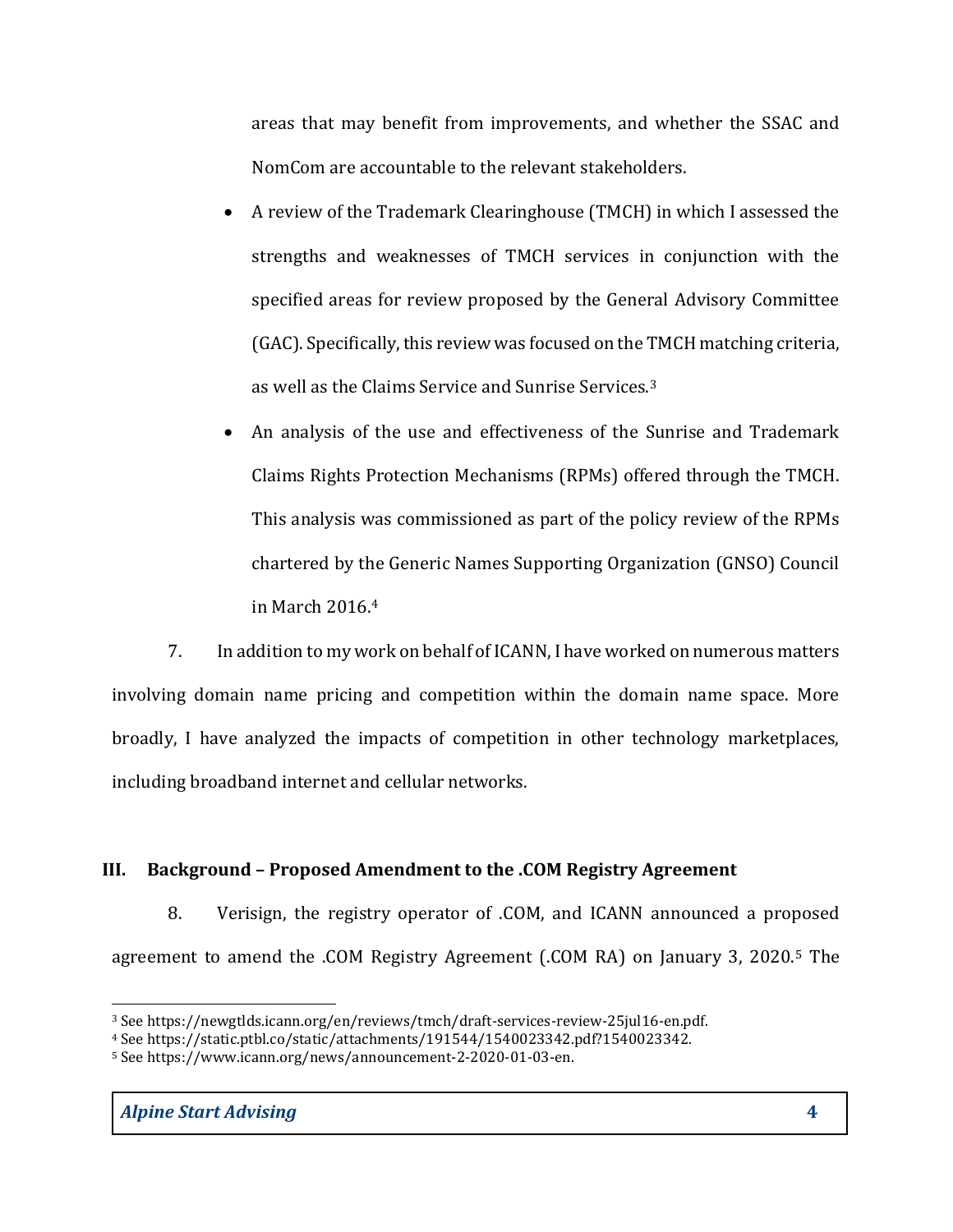stated rationale for this amendment is to "enhance the security, stability and resiliency of the DNS; provide limited and transparent pricing flexibility for .COM registry services; and standardize the .COM RA by including certain technical and reporting requirements based on terms in other registry agreements between ICANN and the registry operators of other TLDs."<sup>6</sup>

9. Importantly, the proposed amendment to the .COM RA would allow Verisign to increase the price of .COM registry services. As noted by ICANN: "Under the amended Cooperative Agreement, the Department of Commerce noted that the domain name marketplace had grown more dynamic and concluded that it was in the public interest that, among other things, Verisign and ICANN may agree to amend the .COM Registry Agreement to permit an increase to the price for .COM registry services, up to a maximum of 7 percent in each of the final four years of each six-year period (the first six-year period commenced on Oct. 26, 2018). The proposed agreement announced today updates the .COM RA to reflect those changes." <sup>7</sup> (Emphasis added.)

10. The stated rationale for allowing Verisign to increase .COM prices is that Verisign is facing a more "dynamic DNS marketplace",8 in reference to .COM facing increased competition from new gTLDs, ccTLDs, and social media services.

<sup>6</sup> See https://www.icann.org/news/announcement-2-2020-01-03-en.

<sup>7</sup> See https://www.icann.org/news/announcement-2-2020-01-03-en.

<sup>8</sup> See https://www.ntia.doc.gov/files/ntia/publications/amendment\_35.pdf.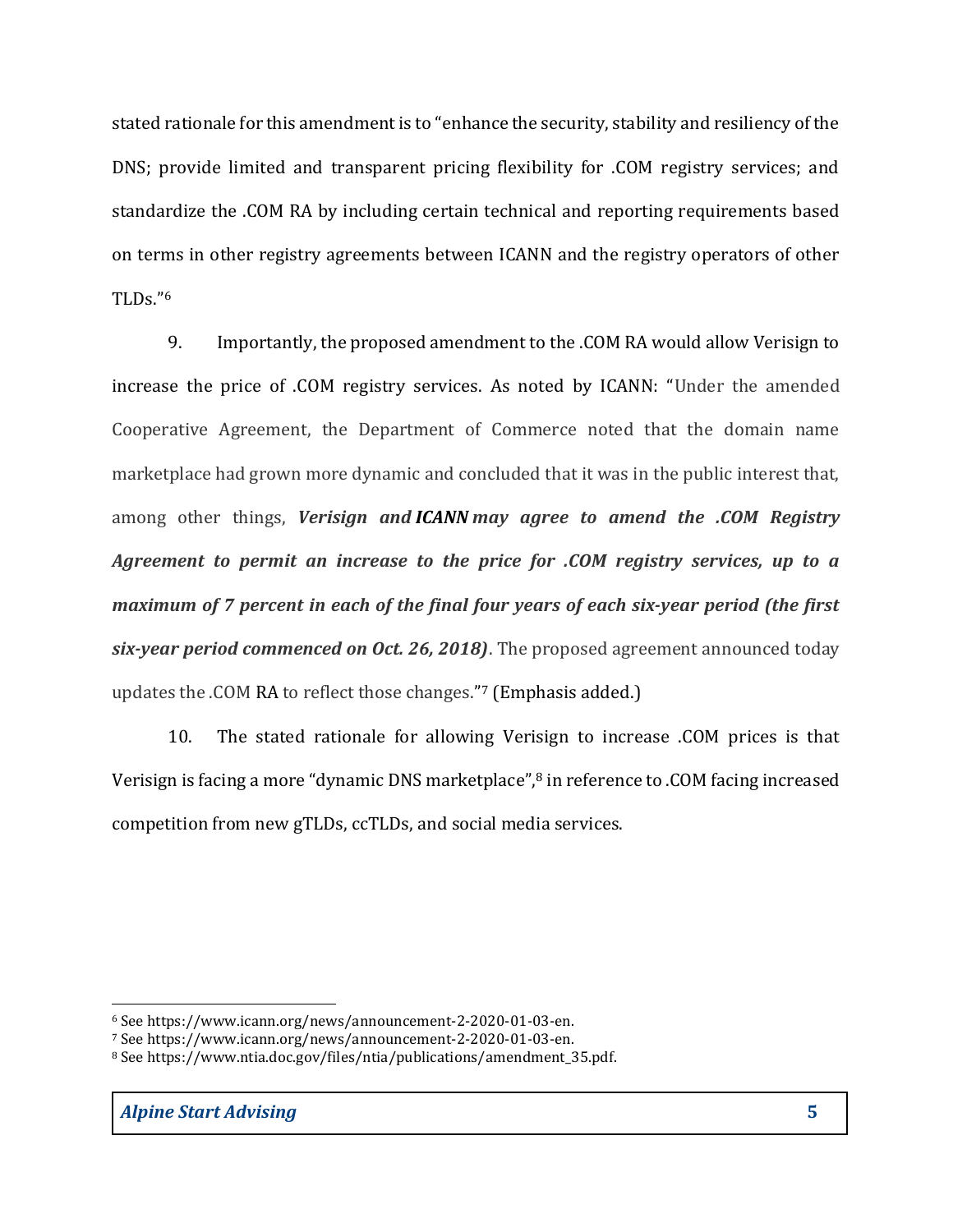11. Although Verisign currently charges \$7.85 per year for a .COM registration, under the proposed amendment, Verisign could raise .COM prices to \$10.26 by the end of the six-year period.<sup>9</sup>

# IV. Analysis of Verisign's Proposed Price Increase for .COM

## a. Summary of Conclusions

12. Based on my review of the available evidence, I conclude that there is no economic rationale for Verisign to increase prices for .COM and that price increases for .COM will harm consumers. Specifically:

- Economic theory demonstrates that in the face of increased competition, which is alleged to be the case for .COM, firms will typically lower prices, not seek to raise prices significantly.
- At the current price of \$7.85 per year that Verisign charges for a .COM registration, Verisign earns high gross profit and operating margins. These margins have increased significantly during the 2009 – 2019 period, are significantly higher than a typical technology or S&P 500 firm, and will likely increase further if Verisign is permitted to increase .COM prices to \$10.26 at the end of the six-year period governed by its .COM RA with ICANN. While margins cannot be used to infer whether a firm has monopoly power, Verisign's high margins indicate that further price increases are not justified.

<sup>9</sup> See https://www.icann.org/news/announcement-2-2020-01-03-en.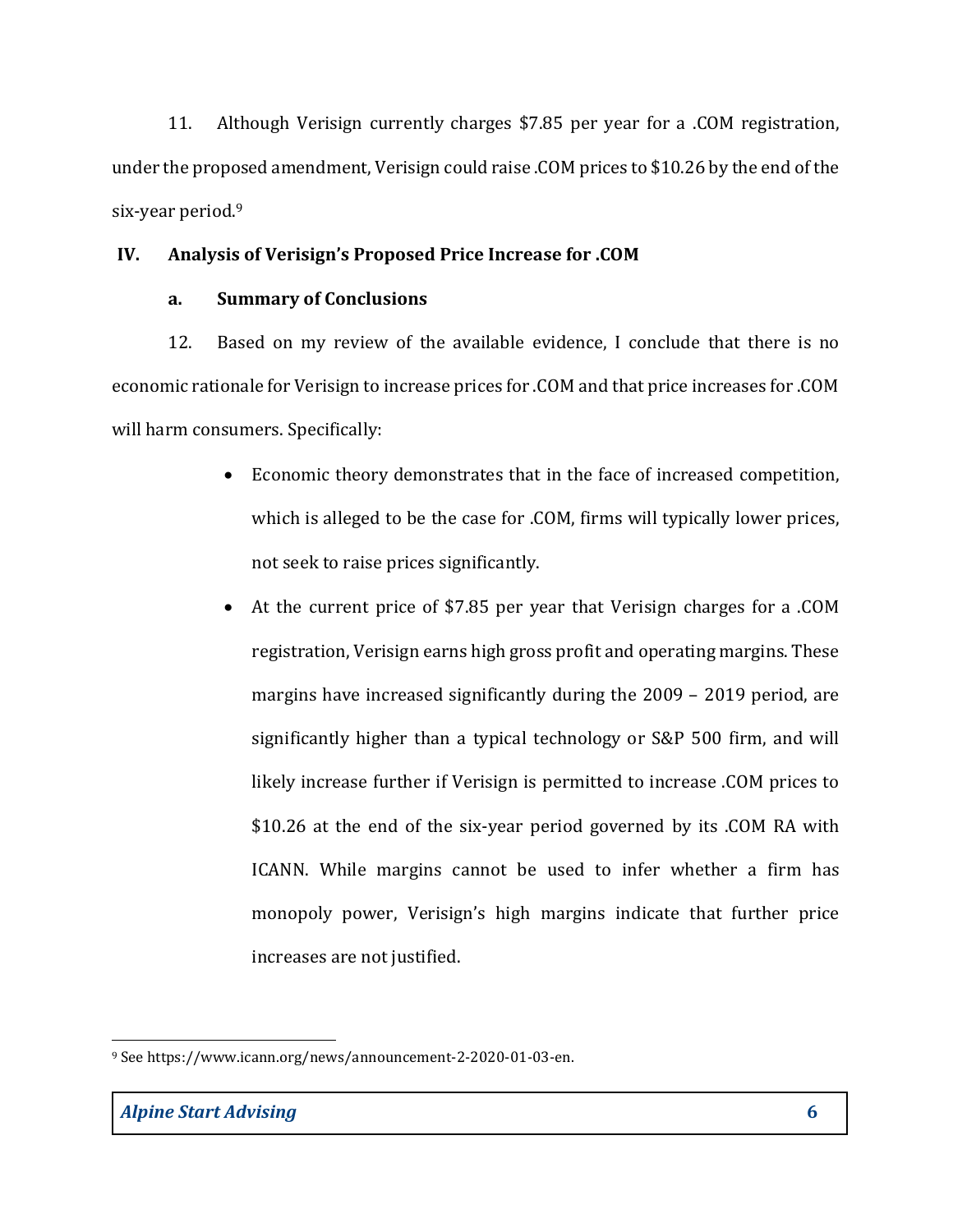• If Verisign increases the price of .COM, consumers will be harmed since individuals are unlikely to switch to other TLDs due to high switching costs, and more generally, a lack of substitutability between .COM and other TLDs. Consumers could benefit if Verisign used its higher revenues, deriving from an increase in .COM prices, to enhance the security and stability of the internet (or otherwise improve the quality of .COM), but this is unlikely given that as Verisign's net income has grown, Verisign's R&D and capital expenditures have not increased.

13. Finally, contrary to the argument that .COM is facing increased competition from new gTLDs and ccTLDs, I find that .COM continues to enjoy a dominant position in the TLD marketplace, which will allow Verisign to continue increasing prices, if permitted to do so, to the detriment of consumers worldwide.

#### b. What Economics Says About the Impact of Competition on Prices

14. Economists, such as myself, have exhaustively studied the effects of competition on the prices that firms charge. This work includes both theoretical analyses that account for different market structures, which then yield testable predictions, and empirical work that uses market data to test the predictions resulting from this theoretical work.

15. The conclusion from this body of research is that as competition increases in a market, the prices that firms charge in that market will typically decrease. This conclusion has also been endorsed at various times by the U.S. Department of Justice (DOJ) as well as by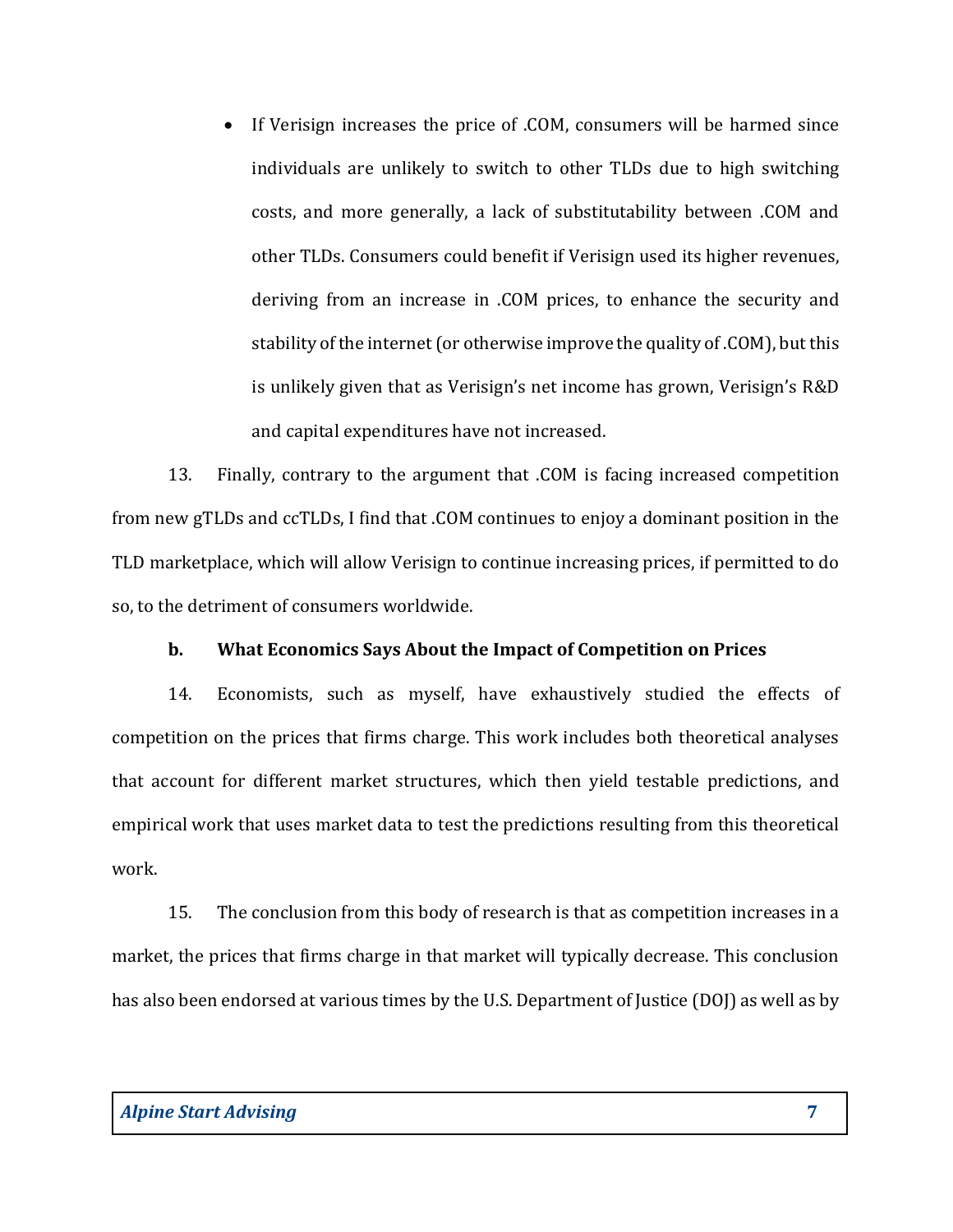the European Commission.10 The intuition behind why competition tends to lower prices is straightforward. Specifically, firms sell a product to consumers, and consumers compare product prices and quality across these firms (among other attributes). All else equal (e.g., holding product quality constant), consumers will select the firm selling the product at the lowest price since consumers have a limited quantity of funds available. Since firms understand that consumers will typically select the firm with the lowest price, in a market with many firms, these businesses will compete to offer a lower price.

16. If it is true that .COM is facing increased competition, then a large body of economic research suggests that instead of requesting a price increase for .COM, Verisign should be lowering .COM prices to allow it to compete against new gTLDs and ccTLDs. By doing so, it would be able to maintain its high renewal rates (i.e., not lose current customers to other TLDs or other hosting alternatives) and continue to attract new customers as they enter the marketplace. Alternatively, by raising its prices, in this alleged competitive marketplace, Verisign would risk losing customers to other TLDs.

17. That Verisign would seek to increase prices is consistent with a marketplace in which Verisign has market power (allowing it to extract rents, i.e. fees, from consumers) and where demand is inelastic. Demand inelasticity refers to a situation in which changes in price have a relatively small effect on the quantity of a given product consumers demand. Since

<sup>10</sup> See https://www.justice.gov/atr/speech/role-competition-promoting-dynamic-markets-and-economicgrowth; https://www.justice.gov/atr/competition-and-monopoly-single-firm-conduct-under-section-2 sherman-act-chapter-4; https://www.justice.gov/atr/division-operations/division-update-spring-2019/division-tackles-digital-markets, https://www.justice.gov/atr/file/800691/download; https://ec.europa.eu/competition/general/overview\_en.html; and, https://ec.europa.eu/competition/consumers/why\_en.html.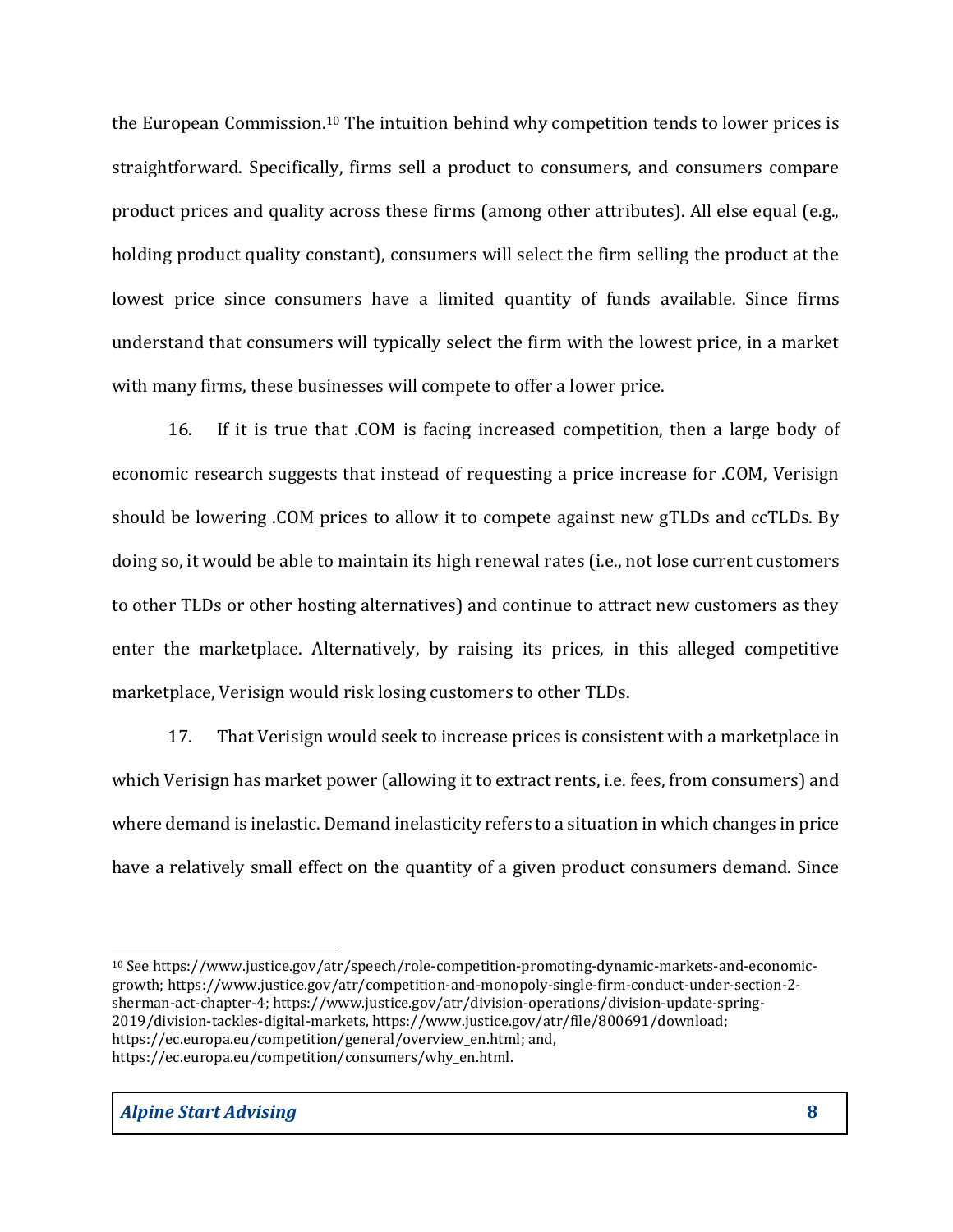there are relatively high switching costs associated with moving a domain name from .COM to another TLD, which I detail further below, and given the strong position of the .COM brand in the minds of consumers and firms, which I also detail below, demand for registrations in .COM is likely inelastic, and suggests that increases in the prices of .COM are unlikely to significantly affect demand for .COM. This conclusion is supported by the observation that when .COM prices have increased in the past, .COM registrations and renewals have apparently been unaffected.

# c. Verisign Earns High Gross Profit and Operating Margins

18. In Figure 1, I plot Verisign's gross profit and operating margins from 2009 through 2019.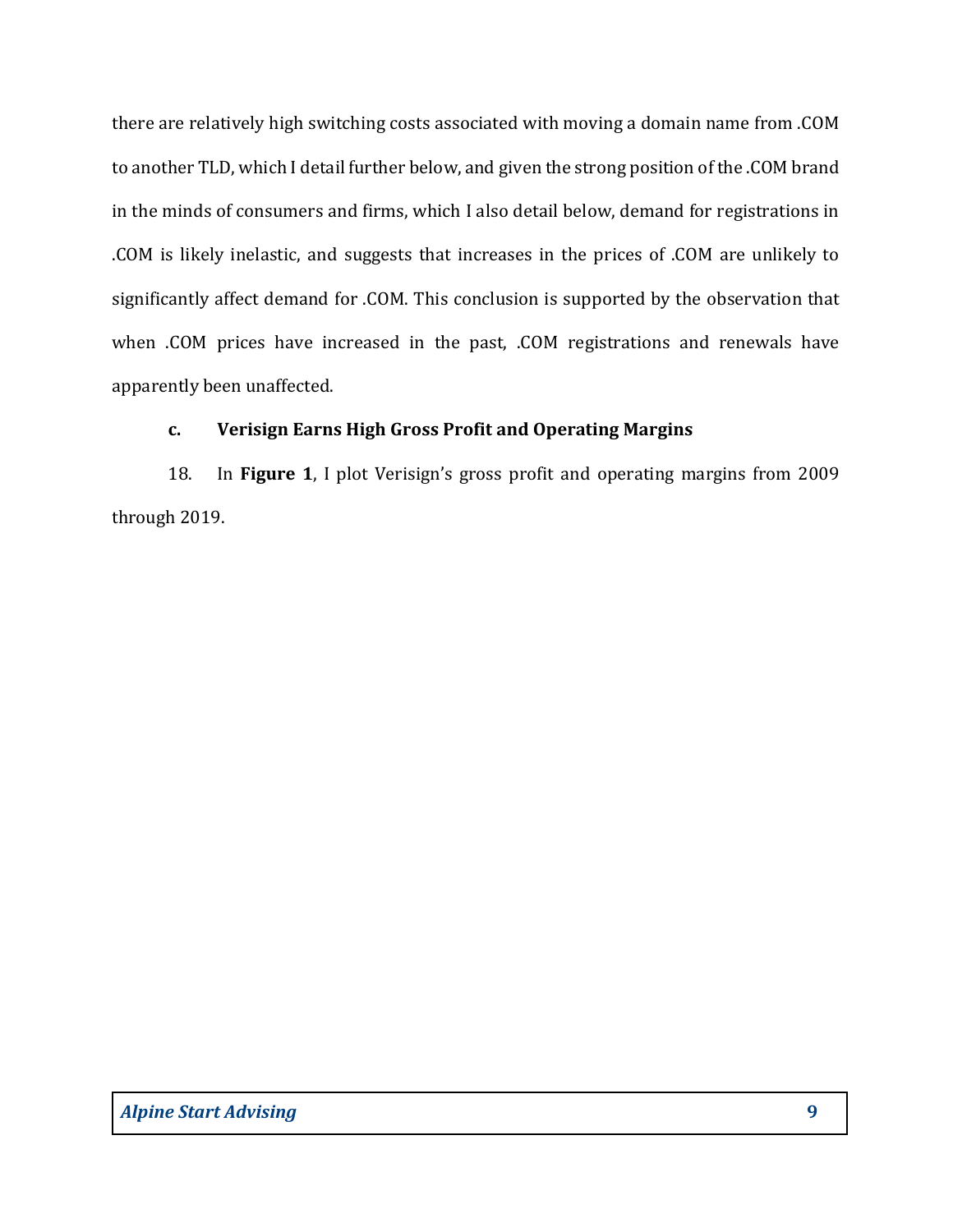



19. As summarized in this figure, Verisign's gross profit margins in 2019 were 85.3 percent and its operating margins were 65.5 percent. Verisign's gross profit margins have been consistently high, never falling below 72.9 percent, which was the gross profit margin in 2009. While Verisign's operating profit margin was 26.0 percent in 2009, it increased quickly over the 2009 through 2019 period.

20. When compared to other firms, Verisign's margins are high. For example, for firms in the S&P 500, the average gross profit margin was 42.5 percent in 2019 (compared

<sup>11</sup> Sources: Verisign, Inc., Form 10-K's.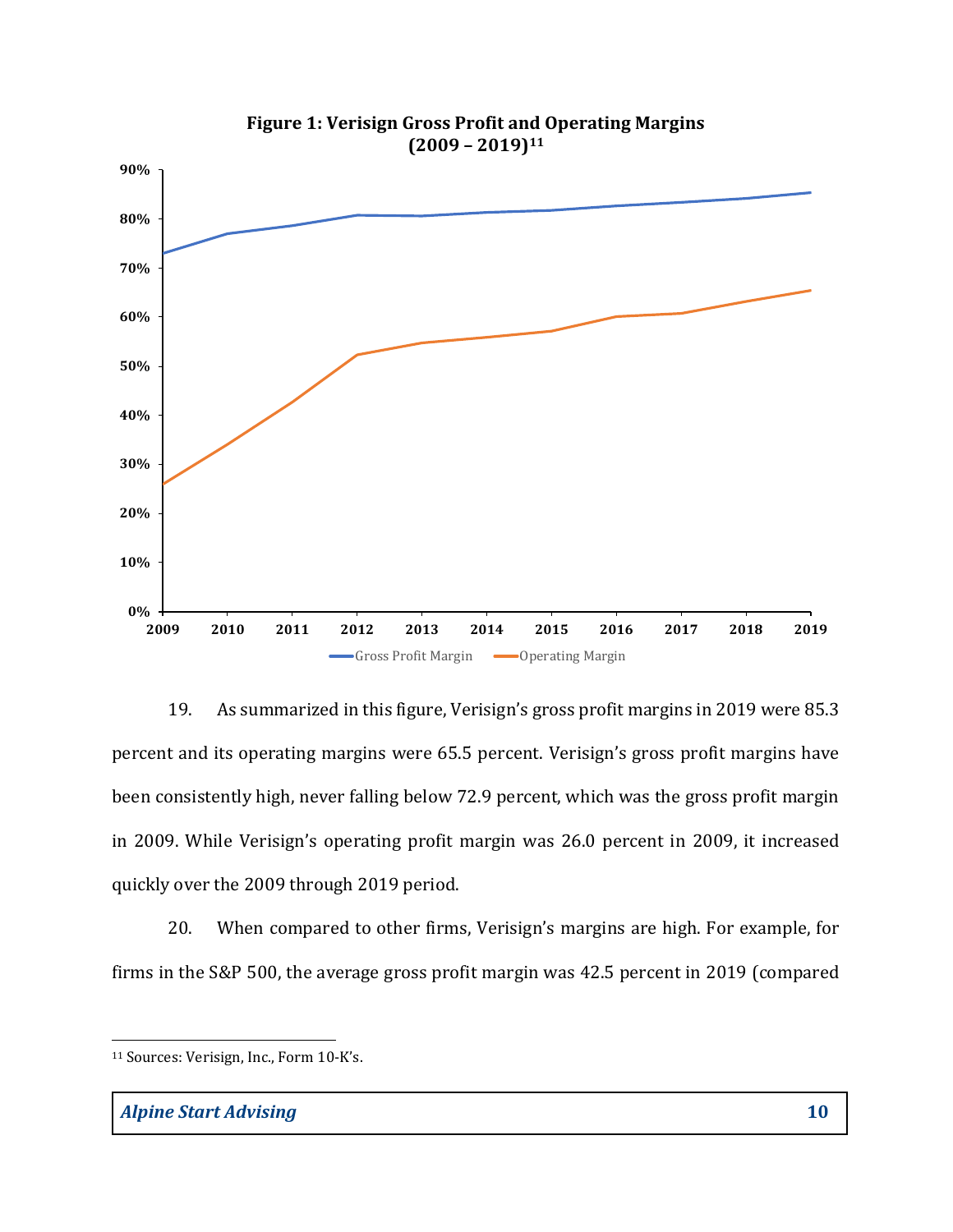to Verisign's gross profit margin of 85.3 percent), and the average operating margin was 13.6 percent in 2019 (compared to Verisign's operating margin of 65.5 percent).12 Comparing Verisign to specific industry segments, both its gross profit and operating margins are higher than firms in these segments. In particular, Verisign realizes significantly higher gross profit margins and operating margins than firms in the following industries: Software and Programming, Internet Services and Social Media, Communications Services, and Computer Networks.<sup>13</sup>

21. Table 1, below, provides Verisign's financials from 2009 through 2013, and Table 2, below, provides Verisign's financials from 2014 through 2019.

<sup>&</sup>lt;sup>12</sup> See https://csimarket.com/Industry/industry\_Profitability\_Ratios.php?sp5.

<sup>13</sup> See https://csimarket.com/Industry/industry\_Profitability\_Ratios.php?sp5.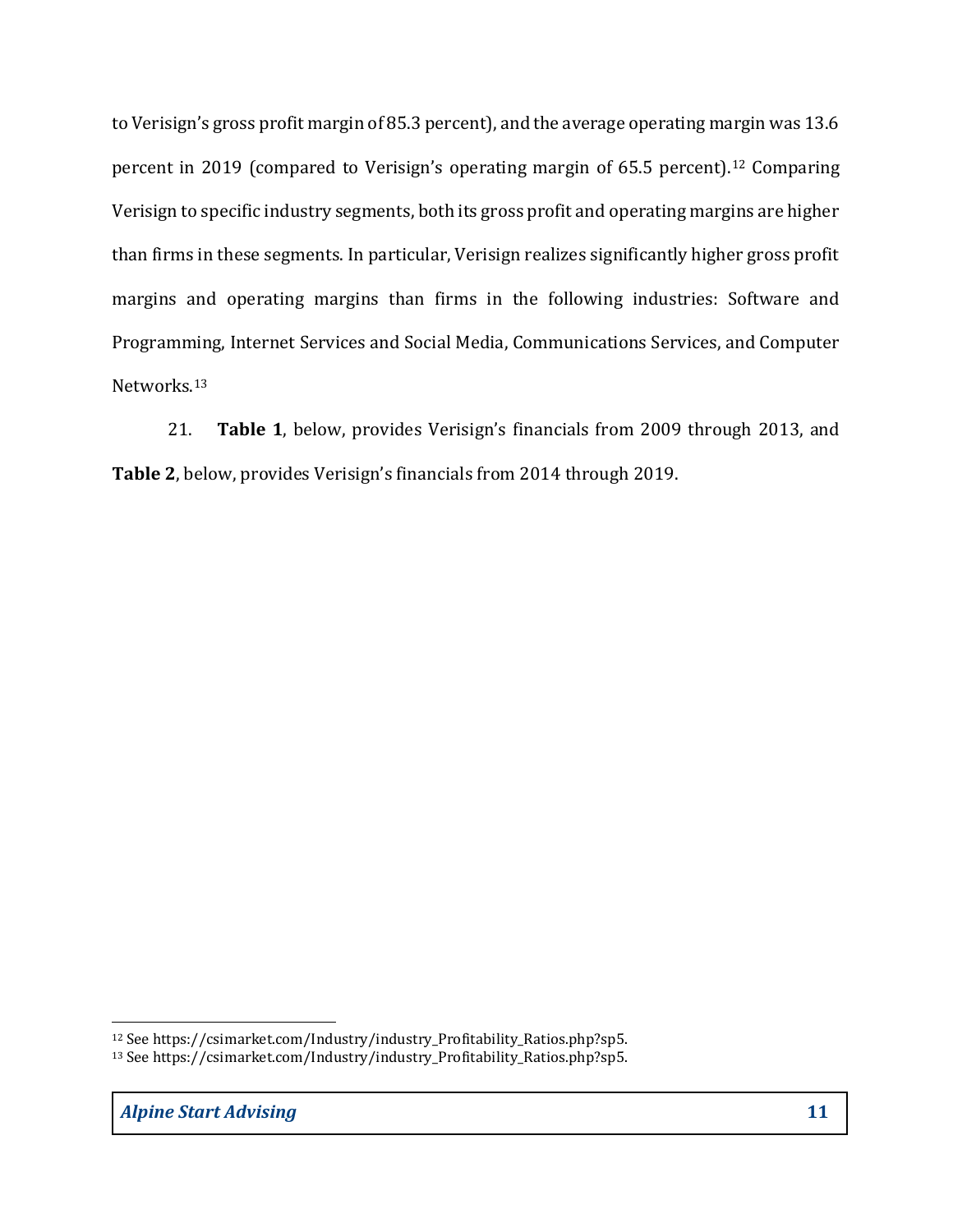| Table 1: Verisign Financials, In Thousands                                  |     |                       |                       |                      |                      |                          |
|-----------------------------------------------------------------------------|-----|-----------------------|-----------------------|----------------------|----------------------|--------------------------|
|                                                                             |     |                       |                       |                      |                      |                          |
|                                                                             |     |                       |                       |                      |                      |                          |
|                                                                             |     |                       |                       |                      |                      |                          |
|                                                                             |     |                       |                       |                      |                      |                          |
|                                                                             |     |                       |                       |                      |                      |                          |
|                                                                             |     |                       |                       |                      |                      |                          |
|                                                                             |     |                       |                       |                      |                      |                          |
|                                                                             |     |                       |                       |                      |                      |                          |
|                                                                             |     |                       |                       |                      |                      |                          |
|                                                                             |     |                       |                       |                      |                      |                          |
|                                                                             |     |                       |                       |                      |                      |                          |
|                                                                             |     |                       |                       |                      |                      |                          |
|                                                                             |     |                       |                       |                      |                      |                          |
|                                                                             |     | $(2009 - 2013)^{14}$  |                       |                      |                      |                          |
|                                                                             |     |                       |                       |                      |                      |                          |
|                                                                             |     | 2009                  | 2010                  | 2011                 | 2012                 | 2013                     |
| <b>Domains Under Mgmt.</b>                                                  |     |                       |                       |                      |                      |                          |
| .COM Base                                                                   |     |                       |                       |                      | 106.2                | 112.0                    |
| .NET Base                                                                   |     |                       |                       |                      | 14.9                 | 15.2                     |
| <b>Total Domains Under Mgmt.</b>                                            |     | 97.6                  | 105.2                 | 113.8                | 121.1                | 127.2                    |
| .COM Price                                                                  | \$  | 6.42<br>$\mathcal{S}$ | 6.86<br>$\mathcal{S}$ | 7.34<br>\$           | 7.85 $$$             | 7.85                     |
| NET Price.                                                                  | \$  | 3.85 $$$              | 4.23<br>\$            | 4.65<br>-\$          | 5.11<br>-\$          | 5.62                     |
| Revenue                                                                     | \$  | 615,947 \$            | 680,578 \$            | 771,978<br>-\$       | 873,592<br>-\$       | 965,087                  |
| <b>Expenses</b>                                                             |     |                       |                       |                      |                      |                          |
| Cost of Revenues                                                            | \$  | 166,705 \$            | 156,676 \$            | 165,246 \$           | 167,600 \$           | 187,013                  |
| Gross Profit                                                                | \$  | 449,242 \$            | 523,902 \$            | 606,732 \$           | 705,992 \$           | 778,074                  |
| <b>Gross Profit Margin</b>                                                  |     | 72.9%                 | 77.0%                 | 78.6%                | 80.8%                | 80.6%                    |
| <b>Operating Expenses</b>                                                   |     |                       |                       |                      |                      |                          |
| Sales and Marketing                                                         | \$  | 75,348 \$             | 83,390 \$             | 97,432 \$            | 97,809 \$            | 89,337                   |
| Research and Development                                                    | \$  | 52,364 \$             | 53,664 \$             | 53,277 \$            | 61,694 \$            | 70,297                   |
| General and Administrative                                                  | \$  | 146,531 \$            | 137,704 \$            | 111,122 \$           | 89,927 \$            | 90,208                   |
| Other Charges                                                               | \$  | $15,041$ \$           | 16,861 \$             | 15,512 \$            | $(765)$ \$           |                          |
| <b>Total Cost and Expenses</b>                                              | \$  | 455,989<br>-\$        | 448,295 \$            | 442,589<br>-\$       | 416,265<br>- \$      | 436,855                  |
| <b>Operating Income</b>                                                     | \$  | 159,958 \$            | 232,283<br>-\$        | \$<br>329,389        | 457,327 \$           | 528,232                  |
| <b>Operating Margin</b>                                                     |     | $26.0\%$              | 34.1%                 | 42.7%                | 52.4%                | 54.7%                    |
| <b>Interest Expense</b>                                                     |     | \$                    | $(157,667)$ \$        | $(147, 332)$ \$      | $(50, 196)$ \$       | (74, 761)                |
| Non-Operating Income, Net                                                   | \$  | $(35,406)$ \$         | 20,738 \$             | 11,530 \$            | 5,564 \$             | 3,300                    |
| Other Income (Loss)                                                         | \$  | 153,936 \$            | 751,942 \$            | 2,585 \$             | 10,243 \$            | (2,697)                  |
| <b>Net Income Before Taxes</b>                                              | \$  | 278,488 \$            | 847,296 \$            | 196,172 \$           | 422,938 \$           | 454,074                  |
| Income Tax (Expense) Benefit                                                | \$  | $(32, 935)$ \$        | $(25, 322)$ \$        | $(55,031)$ \$        | $(100, 210)$ \$      | 87,679                   |
| <b>Comprehensive Net Income</b>                                             | \$  | 245,553 \$            | 821,974 \$            | 141,141 \$           | 322,728 \$           | 541,753                  |
| Discontinued Ops Income Adjustment                                          | \$  | $(157, 622)$ \$       | $(763,822)$ \$        | \$                   | \$<br>$\blacksquare$ | $\overline{\phantom{a}}$ |
|                                                                             | \$  | \$                    | \$                    | \$<br>$\blacksquare$ | \$<br>$\blacksquare$ | (217, 800)               |
|                                                                             |     | 87,931 \$             | 58,152 \$             | 141,141<br>\$        | 322,728<br>-\$       | 323,953                  |
| Repatriation Income Adjustment<br>Net Income Post Extraordinary Adjustments | -\$ |                       |                       |                      |                      |                          |

## Table 1: Verisign Financials, In Thousands  $(2009 - 2013)^{14}$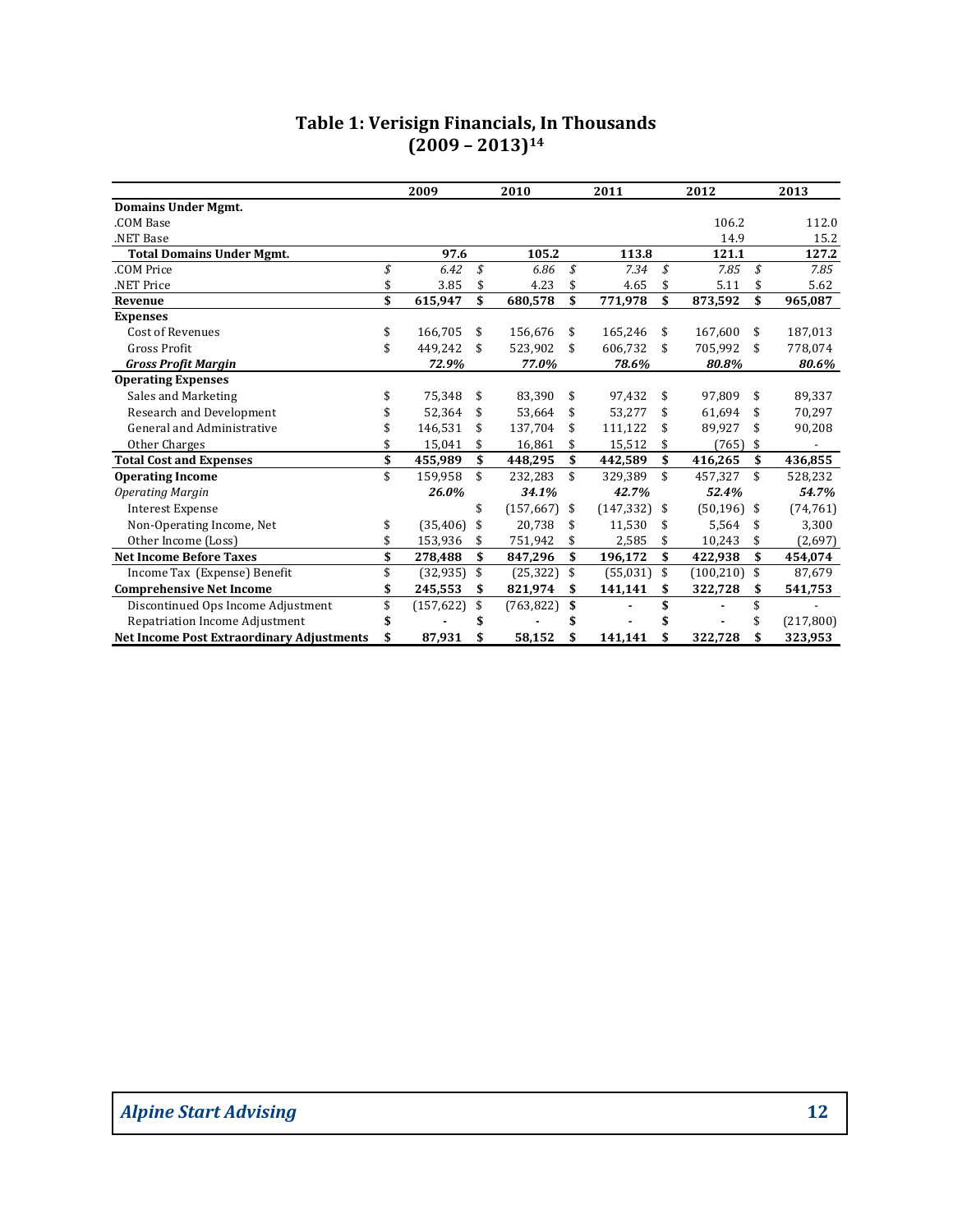|                                                                                       | Table 2: Verisign Financials, In Thousands |                      |                      |                           |                                |                   |            |
|---------------------------------------------------------------------------------------|--------------------------------------------|----------------------|----------------------|---------------------------|--------------------------------|-------------------|------------|
|                                                                                       |                                            |                      |                      |                           |                                |                   |            |
|                                                                                       |                                            |                      |                      |                           |                                |                   |            |
|                                                                                       |                                            |                      |                      |                           |                                |                   |            |
|                                                                                       |                                            |                      |                      |                           |                                |                   |            |
|                                                                                       |                                            |                      |                      |                           |                                |                   |            |
|                                                                                       |                                            |                      |                      |                           |                                |                   |            |
|                                                                                       |                                            |                      |                      |                           |                                |                   |            |
|                                                                                       |                                            |                      |                      |                           |                                |                   |            |
|                                                                                       |                                            |                      |                      |                           |                                |                   |            |
|                                                                                       |                                            |                      |                      |                           |                                |                   |            |
|                                                                                       |                                            |                      |                      |                           |                                |                   |            |
|                                                                                       |                                            |                      |                      |                           |                                |                   |            |
|                                                                                       |                                            |                      |                      |                           |                                |                   |            |
|                                                                                       |                                            |                      |                      |                           |                                |                   |            |
|                                                                                       |                                            |                      |                      |                           |                                |                   |            |
|                                                                                       |                                            |                      |                      |                           |                                |                   |            |
|                                                                                       |                                            |                      |                      |                           |                                |                   |            |
|                                                                                       |                                            |                      |                      |                           |                                |                   |            |
|                                                                                       |                                            |                      |                      |                           |                                |                   |            |
|                                                                                       |                                            |                      | $(2014 - 2019)^{15}$ |                           |                                |                   |            |
|                                                                                       |                                            |                      |                      |                           |                                |                   |            |
|                                                                                       |                                            |                      |                      |                           |                                |                   |            |
|                                                                                       | 2014                                       |                      | 2015                 | 2016                      | 2017                           | 2018              | 2019       |
| <b>Domains Under Mgmt.</b>                                                            |                                            |                      |                      |                           |                                |                   |            |
| .COM Base                                                                             |                                            | 115.6                | 124.0                | 126.9                     | 131.9                          | 139.0             | 145.4      |
| NET Base                                                                              |                                            | 15.0                 | 15.8                 | 15.3                      | 14.5                           | 14.0              | 13.4       |
| <b>Total Domains Under Mgmt.</b>                                                      |                                            | 130.6                | 139.8                | 142.2                     | 146.4                          | 153               | 158.8      |
| .COM Price                                                                            | \$                                         | 7.85<br>- \$         | 7.85 $\sqrt{s}$      | 7.85 $\sqrt{s}$           | 7.85<br>\$                     | 7.85 $\sqrt{s}$   | 7.85       |
| NET Price                                                                             | \$                                         | 6.18<br>\$           | 6.80                 | 7.48<br>-\$<br>- \$       | 8.20<br>-\$                    | 9.02<br>-\$       | 9.02       |
| Revenue                                                                               | \$<br>1,010,117                            | \$                   | 1,059,366            | \$<br>1,142,167           | \$1,165,095                    | \$1,214,969<br>\$ | 1,231,661  |
| <b>Expenses</b>                                                                       |                                            |                      |                      |                           |                                |                   |            |
| Cost of Revenues                                                                      | \$                                         | 188,425 \$           | 192,788 \$           | 198,242 \$                | 193,326<br>-\$                 | 192,134 \$        | 180,467    |
| Gross Profit                                                                          | \$                                         | 821,692 \$           | 866,578 \$           | 943,925 \$                | 971,769 \$                     | 1,022,835 \$      | 1,051,194  |
| <b>Gross Profit Margin</b>                                                            |                                            | 81.3%                | 81.8%                | 82.6%                     | 83.4%                          | 84.2%             | 85.3%      |
| <b>Operating Expenses</b>                                                             |                                            |                      |                      |                           |                                |                   |            |
| Sales and Marketing                                                                   | \$                                         | 92,001 \$            | 90,184 \$            | 80,250 \$                 | 81,951 \$                      | 64,891 \$         | 46,637     |
| Research and Development                                                              | \$                                         | 67,777 \$            | 63,718 \$            | $59,100$ \$               | 52,342 \$                      | 57,884 \$         | 60,805     |
| General and Administrative                                                            | \$                                         | 97,487 \$            | 106,730 \$           | 118,003 \$                | 129,754 \$                     | 132,668 \$        | 137,625    |
| Other Charges                                                                         | \$                                         | \$<br>$\sim$         | $\sim$               | $\mathbf{\hat{S}}$<br>-\$ | $\sim$                         |                   |            |
| <b>Total Cost and Expenses</b>                                                        | \$<br>445,690                              | - \$                 | 453,420              | 455,595 \$<br>-\$         | 457,373 \$                     | 447,577 \$        | 425,534    |
|                                                                                       | \$                                         | 564,427 \$           | 605,946 \$           | 686,572 \$                | 707,722 \$                     | 767,392 \$        | 806,127    |
| <b>Operating Income</b>                                                               |                                            |                      |                      |                           | 60.7%                          |                   |            |
| <b>Operating Margin</b>                                                               |                                            | 55.9%                | 57.2%                | 60.1%                     |                                | 63.2%             | 65.5%      |
| <b>Interest Expense</b>                                                               | \$                                         | $(85,994)$ \$        | $(107, 631)$ \$      | $(115, 564)$ \$           | $(136, 336)$ \$                | $(114, 845)$ \$   | (90,611)   |
| Non-Operating Income, Net                                                             | \$                                         | 4,878 \$             | $(10,665)$ \$        | $10,165$ \$               | 27,626 \$                      | 76,969 \$         | 43,260     |
| Other Income (Loss)                                                                   | \$                                         | $87$ \$              | $(995)$ \$           | 540 \$                    | 512 \$                         | $130*$            | 190        |
| <b>Net Income Before Taxes</b>                                                        | \$                                         | 483,398 \$           | 486,655 \$           | 581,713 \$                | 599,524 \$                     | 729,646 \$        | 758,966    |
| Income Tax (Expense) Benefit                                                          | \$                                         | $(128,051)$ \$       | $(112, 414)$ \$      | $(140,528)$ \$            | $(141,764)$ \$                 | $(147,027)$ \$    | (146, 477) |
| <b>Comprehensive Net Income</b>                                                       | \$                                         | 355,347 \$           | 374,241 \$           | 441,185 \$                | 457,760 \$                     | 582,619 \$        | 612,489    |
| Discontinued Ops Income Adjustment                                                    | \$                                         | \$<br>$\blacksquare$ | $\blacksquare$       | \$<br>$\blacksquare$      | \$<br>$\sim$                   |                   |            |
| Repatriation Income Adjustment                                                        | \$                                         | \$<br>$\blacksquare$ | $\blacksquare$       | \$<br>$\blacksquare$      | \$<br>$\overline{\phantom{a}}$ |                   |            |
| <b>Net Income Post Extraordinary Adjustments</b>                                      | - \$                                       | 355,347 \$           | 374,241 \$           | 441,185 \$                | 457,760<br>-\$                 | 582,619 \$        | 612,489    |
|                                                                                       |                                            |                      |                      |                           |                                |                   |            |
| While Verisign's revenue has increased significantly over this period, growing<br>22. |                                            |                      |                      |                           |                                |                   |            |

## Table 2: Verisign Financials, In Thousands  $(2014 - 2019)^{15}$

22. While Verisign's revenue has increased significantly over this period, growing from approximately \$616 million in 2009 to \$1.232 billion in 2019, its total costs have remained relatively constant, and decreased in 2019 to approximately \$425 million. This fact, combined with Verisign's very high margins, suggest that Verisign cannot point to increased costs, or low margins, as a rationale for increasing .COM pricing. In particular, to the extent Verisign's total costs remain constant in the future, which is a reasonable assumption given its historical total costs, if it is allowed to increase prices to \$10.26, its already high margins will continue to grow.

<sup>15</sup> Sources: Verisign, Inc., Form 10-K's.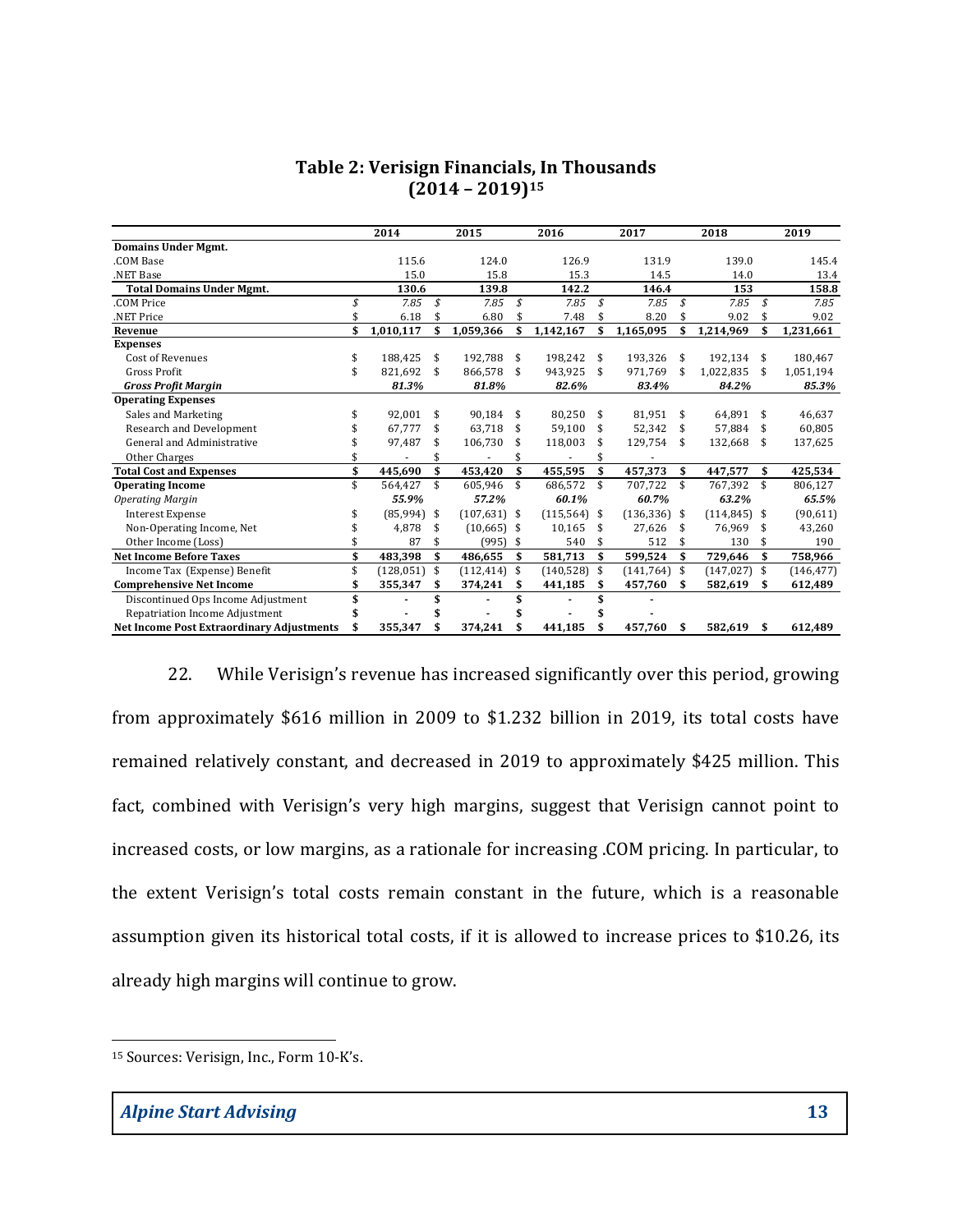23. Instead of needing to increase prices for .COM, and continue to earn high margins, available evidence suggests that Verisign could lower .COM prices and continue to operate .COM profitably. For example, some have suggested that .COM could be priced at less than \$4 per year.16 In addition, when bids were allowed for .NET and .ORG, prices declined for both TLDs.<sup>17</sup>

## d. An Increase in .COM Pricing Will Likely Harm Consumers

24. If Verisign increases the price of .COM registrations, consumers will likely be harmed because few consumers are likely to switch to another TLD, and with higher prices for .COM, consumers will pay more for the same domain name than they did before the price increase.

25. Consumers are unlikely to switch away from .COM under Verisign's future, proposed price increases in part because of the high switching costs that are present. Switching costs are high because consumers are not able to transfer a domain from one registry to another, which essentially locks a consumer into a given registry. As a result, if a .COM registrant were to switch to another TLD, they would lose all inbound links, goodwill, and work and effort they had spent to grow and promote their brand. With respect to brand promotion, companies spend significant resources on promoting their brand and websites (including the domain name of that website). If a company were to switch away from .COM to another TLD, their past website branding efforts would be lost. In addition, with websites

<sup>&</sup>lt;sup>16</sup> See, for example: https://www.theregister.co.uk/2018/11/02/dotcom\_domains\_pricing/;

and, https://domainnamewire.com/2018/09/11/verisign-coperative-agreement/.

<sup>17</sup> See https://archive.icann.org/en/committees/reconsideration/networksolutions-request-16mar06.htm; and, https://www.theregister.co.uk/2016/11/14/pir\_saves\_millions\_in\_org\_rebid/.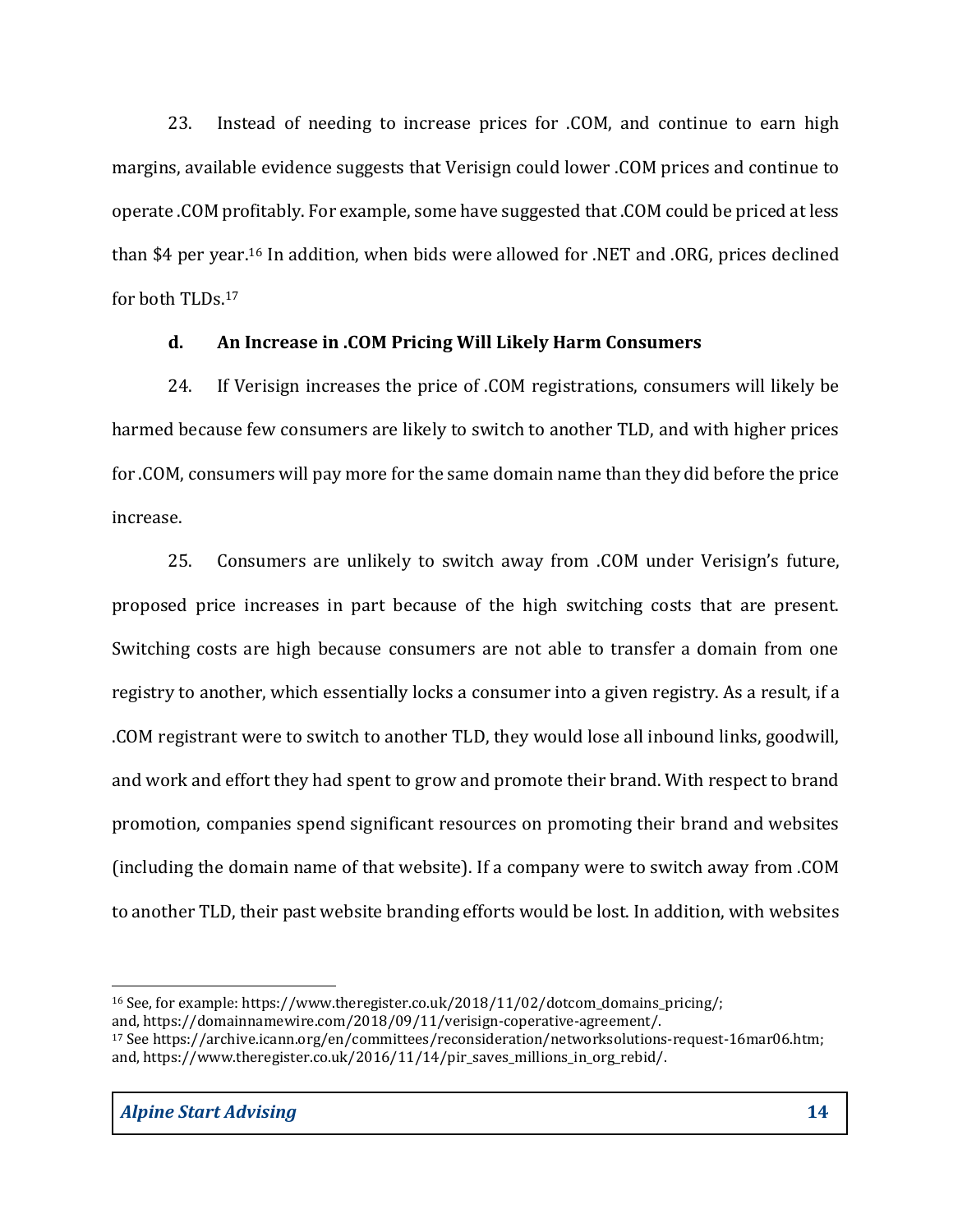and email platforms, a significant amount of time and effort is required to switch to a new domain name. Large companies have thousands of email addresses for their employees and departments, and those email addresses are tied to the domain name. In addition, to switch to a new domain name, programmers would need to be hired or deployed away from other company efforts, and URL's, database links, internal DNS settings and Name Server migrations, and firewall and other security settings would need to be updated. In addition, the logistics of switching to a new domain are disruptive to a business, and require planning and coordination across many different departments, technical and non-technical alike.

26. The high switching costs associated with moving from .COM to an alternate TLD contribute to a lack of substitutability in the marketplace; that is, other TLDs are not reasonable substitutes for .COM. This fact has been recognized by the U.S. DOJ Antitrust Division, which noted: "[R]egistrants frequently purchase domains in TLDs other than .com as complements to .com domains, not as substitutes for them…. In other words, registrants of a particular .com domain (e.g., google.com) will frequently also perceive a need to register the same domain in all or most available TLDs (e.g., google.info and google.biz) because of a desire to expand their presence on the Internet and to protect their brands from being exploited by others…. [T]he network effects that make .com registrations so valuable to consumers will be difficult for other TLDs to overcome. Due to first-mover advantage and high brand awareness, .com registrations account for the overwhelming majority of gTLD registrations. As a result, when users do not know the TLD in which a domain is registered, they most often simply append ".com" to a product or company name when attempting to find the desired website. This phenomenon creates a strong presence for .com…. Further, the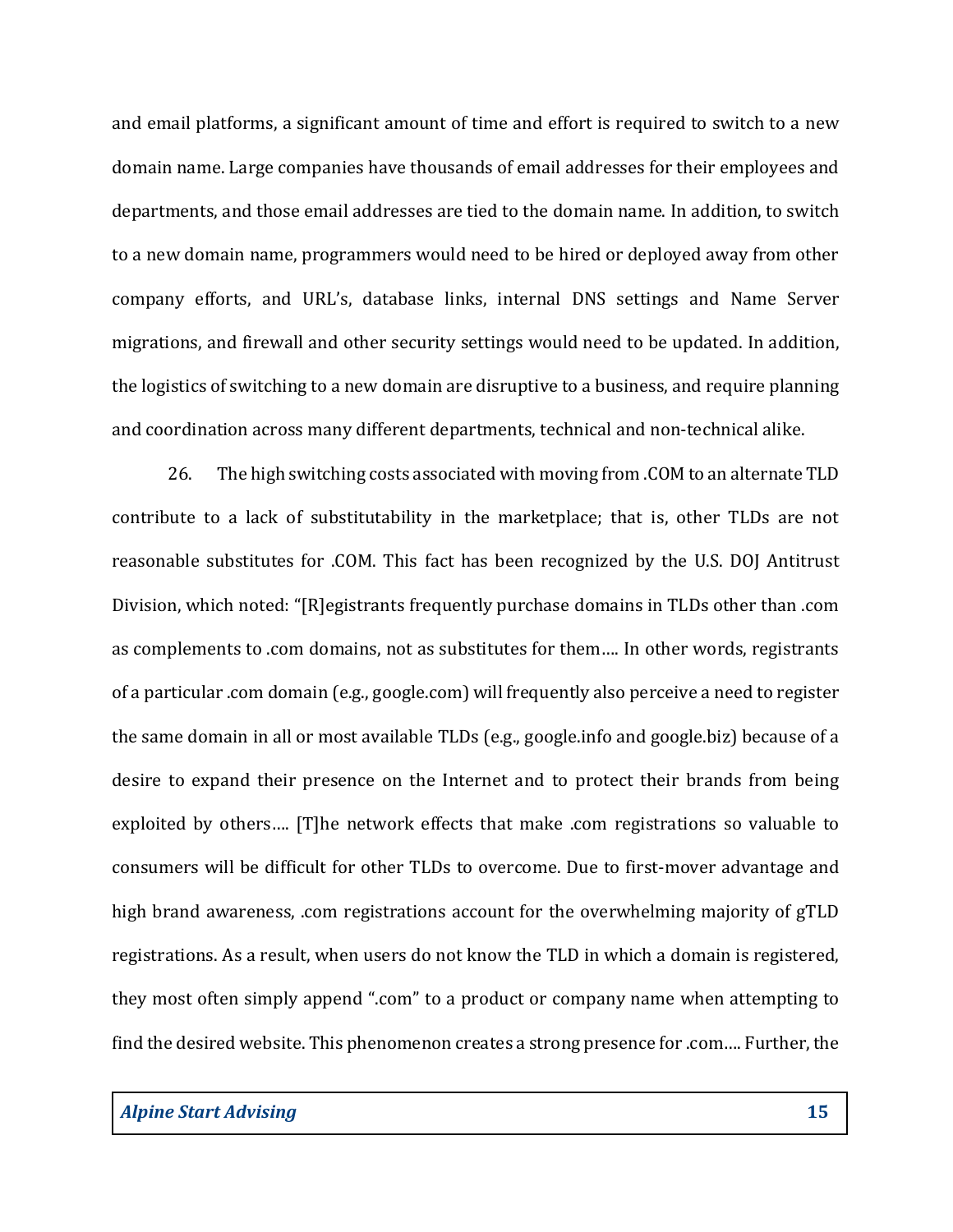introduction of new gTLDs is not likely to constrain the exercise of market power by existing gTLDs or ameliorate the continuing need for restraints to prevent Verisign from exercising market power in the sale of .com domains."<sup>18</sup>

27. Other factors regarding the marketplace also contribute to a lack of substitutability between .COM and other TLDs. First, many generic TLDs are not open, in the sense that they have restrictions in place regarding who can register a domain name or for what purpose the name can be used for. For example, .EDU is limited to "accredited post secondary educational institutions in the United States."19 Second, many consumers may associate a TLD as having a specific purpose. For example, consumers often associate .ORG with non-profit institutions.<sup>20</sup> Third, ccTLDs are not substitutes for .COM because many ccTLDs impose a nexus requirement between the registrant and the host country.<sup>21</sup>

28. Thus, because other TLDs are not effective substitutes for a .COM registration, an increase in .COM prices will harm consumers worldwide, as consumers are unlikely to switch to other less expensive TLDs due to the high costs associated with switching from a .COM domain. While Verisign may argue that it will use increased revenues from .COM price increases to further improve the security and stability of the internet, thus benefiting consumers, this is unlikely. In particular, even though Verisign's net income has continued

<sup>18</sup> See https://www.icann.org/en/system/files/files/baker-to-dengate-thrush-18dec08-en.pdf.

<sup>19</sup> See https://icannwiki.org/.edu.

<sup>&</sup>lt;sup>20</sup> See, for example, https://www.thenonprofittimes.com/npt\_articles/org-isnt-just-for-nonprofits/; https://fitsmallbusiness.com/org-vs-com-domain-extension/; https://makeawebsitehub.com/org-vs-com/; http://www.seobook.com/archives/002421.shtml; and,

http://brainwrap.com/story/18/05/23/whats\_difference\_between\_com\_net\_and\_org\_domain\_name. 21 See https://www.icann.org/en/system/files/files/tang-decl-iso-vs-opp-to-cfit-mot-for-leave-to-file-sacwith-exhibits-22nov06-en.pdf; and, https://moz.com/learn/seo/cctlds.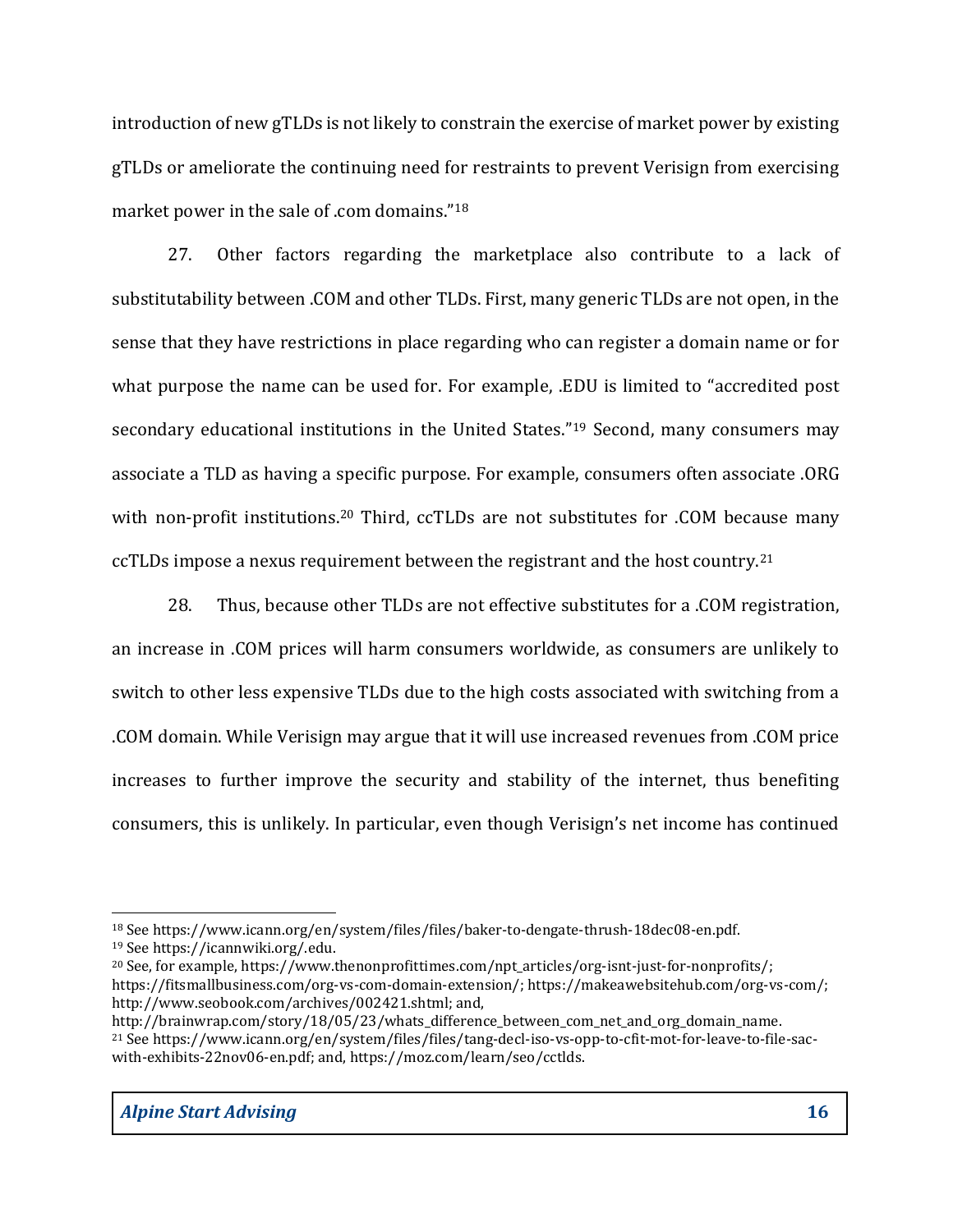to grow, reaching approximately \$612 million in 2019, Verisign's R&D and capital expenditures have remained constant.<sup>22</sup>

## e. .COM Is Not Facing Meaningful Competition from Other TLDs

29. It is alleged that .COM is facing increased competition from new gTLDs and ccTLDs, however the available evidence does not support this assertion.

30. In Figure 2 below, I have plotted registrations in .COM, registrations in other legacy TLDs, and registrations in many of the top new gTLDs. As it shows, registrations in .COM are significantly greater than registrations in any other TLD, which suggests that .COM enjoys a dominant position in the marketplace.

Figure 2: Registration Volumes in .COM, Other Legacy TLDs, and Top gTLDs  $(2001 - 2019)^{23}$ 



<sup>23</sup> Sources: ICANN Monthly Registrar Reports (October of each year).

<sup>22</sup> See Tables 1 and 2.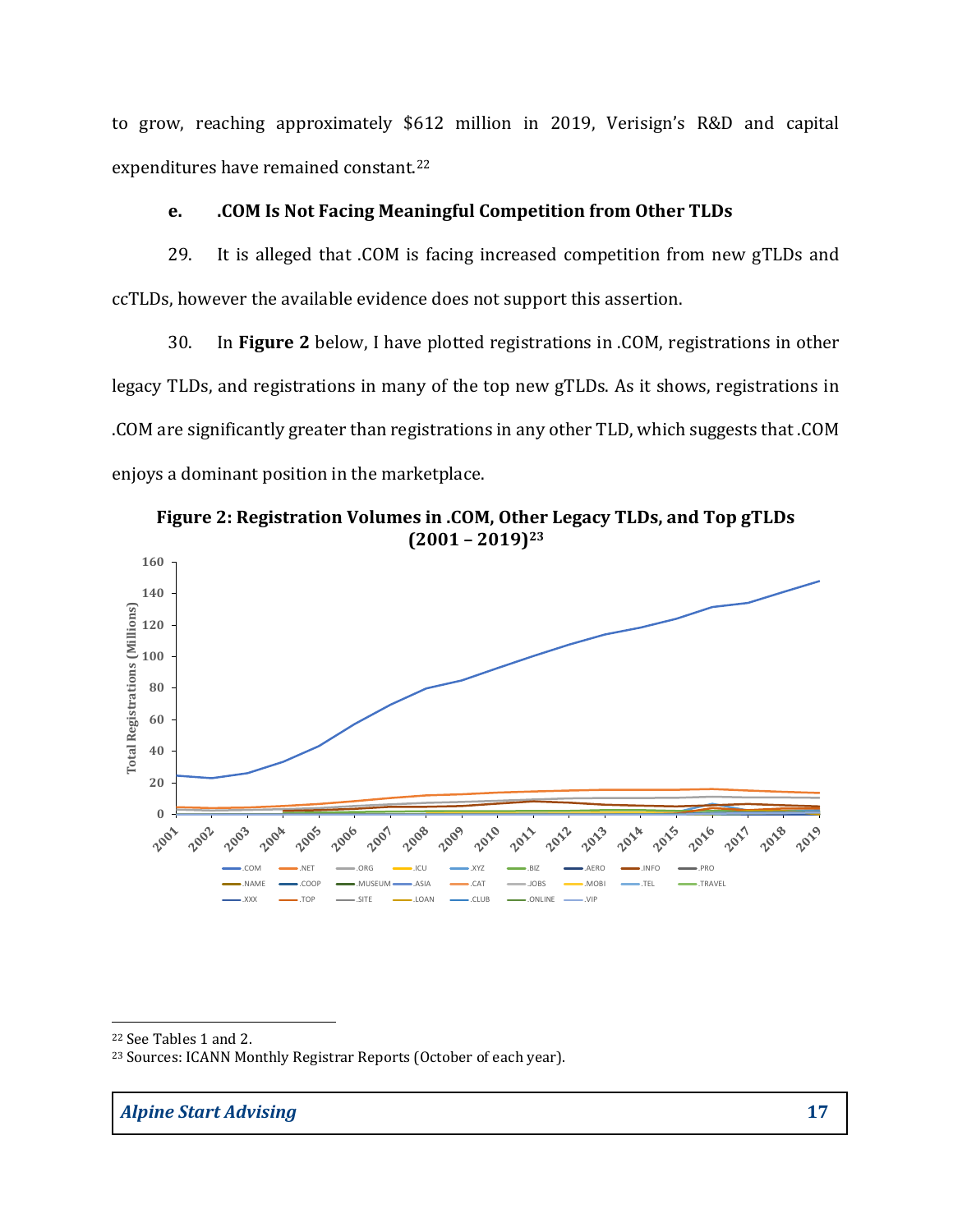31. There are currently 1,516 delegated top-level domains in the TLD marketplace.24 However, registrations for .COM continued to increase after the new gTLDs started to launch in 2013, and renewals for .COM do not appear to have been affected as the number of new gTLDs has grown. If new gTLDs were competing against .COM, .COM registrations and renewals would have likely been affected. entry 1,516 delegated top-level domains in the 1LD<br>trations for .COM continued to increase after the new gTLDs<br>renewals for .COM do not appear to have been affected as the<br>grown. If new gTLDs were competing against .COM, .

32. As Figure 3 shows below, .COM registrations have continued to increase at approximately the same rate prior to the introduction of new gTLDs, which is suggestive of a marketplace in which new gTLDs do not compete in a meaningful way against .COM.



Figure 3: Registration Volumes for .COM  $(2009 - 2019)^{25}$ 

33. In addition, as Figure 4 below demonstrates, .COM (and .NET, which is also operated by Verisign) have maintained consistent renewal rates during a significant increase

<sup>24</sup> See http://data.iana.org/TLD/tlds-alpha-by-domain.txt.

<sup>25</sup> Source: https://www.icann.org/resources/pages/registry-reports.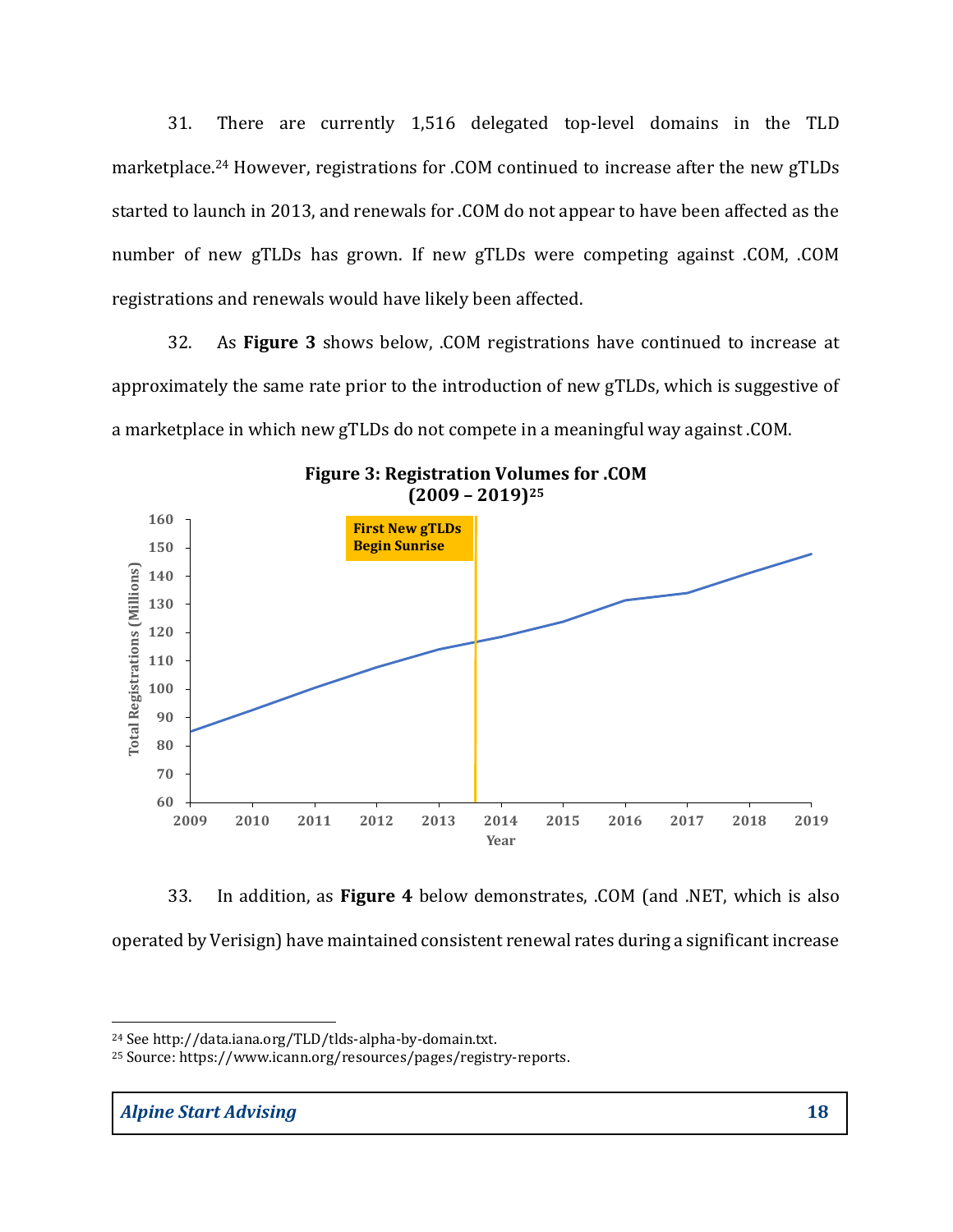in the available number of TLDs. The lack of change in renewal rates, while not a direct measure of the extent to which .COM competes against other gTLDs, suggests that new gTLDs do not compete in a meaningful way against .COM. Specifically, to the extent .COM competed with other TLDs, one would expect renewal rates for .COM to decline when new gTLDs began to allegedly compete with .COM, but no such decline in renewals has been observed; in fact, average renewal rates in 2018 and 2019 were higher than in any prior year. (Based on the data available to me for this comment, it is not possible to separately calculate renewal rates for .COM and .NET, but given the number of registrations in .COM relative to the number of registrations in .NET, this chart is likely reflective of renewal rates for .COM.)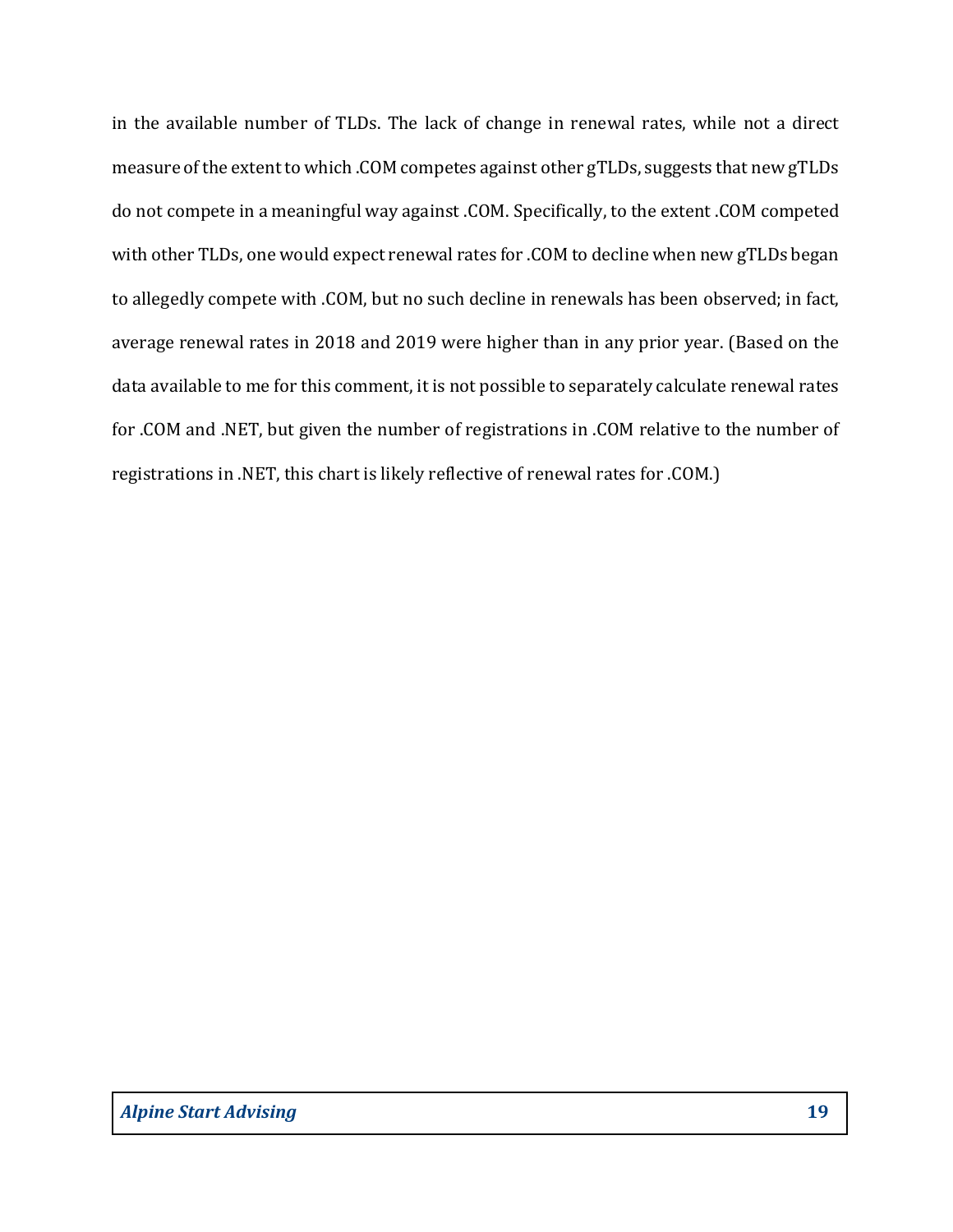

34. In addition to the entry of new gTLDs having no apparent effect on demand for .COM, historical increases in the price of .COM have not meaningfully affected demand. Specifically, the price charged by Verisign for .COM increased from \$6.42 in 2009 to \$7.85 in 2011,28 but the growth of .COM registrations continued, and renewal rates remained constant. In addition, in 2004 and 2005, .INFO offered a promotion in which it waved its fees, yet .COM registrations were once again not apparently affected. And, in 2005, registration

<sup>26</sup> Source: Verisign Industry Briefs and Quarterly and Annual Reports.

<sup>&</sup>lt;sup>27</sup> Note that there is a slight and temporary decrease in renewal rates in 2016 Q4 and 2017 Q1. As explained by Verisign: "During the second half of 2015 and the first quarter of 2016 we experienced an increased volume of new domain name registrations primarily from our registrars in China. The volume of these new registrations was inconsistent and episodic compared to prior periods, and by the end of the first quarter of 2016, reverted back to a more normalized registration pace." (Source: Verisign Form 10-Q for period ended March 31, 2017.) <sup>28</sup> See https://reviewsignal.com/blog/2019/06/24/the-case-for-regulatory-capture-at-icann/.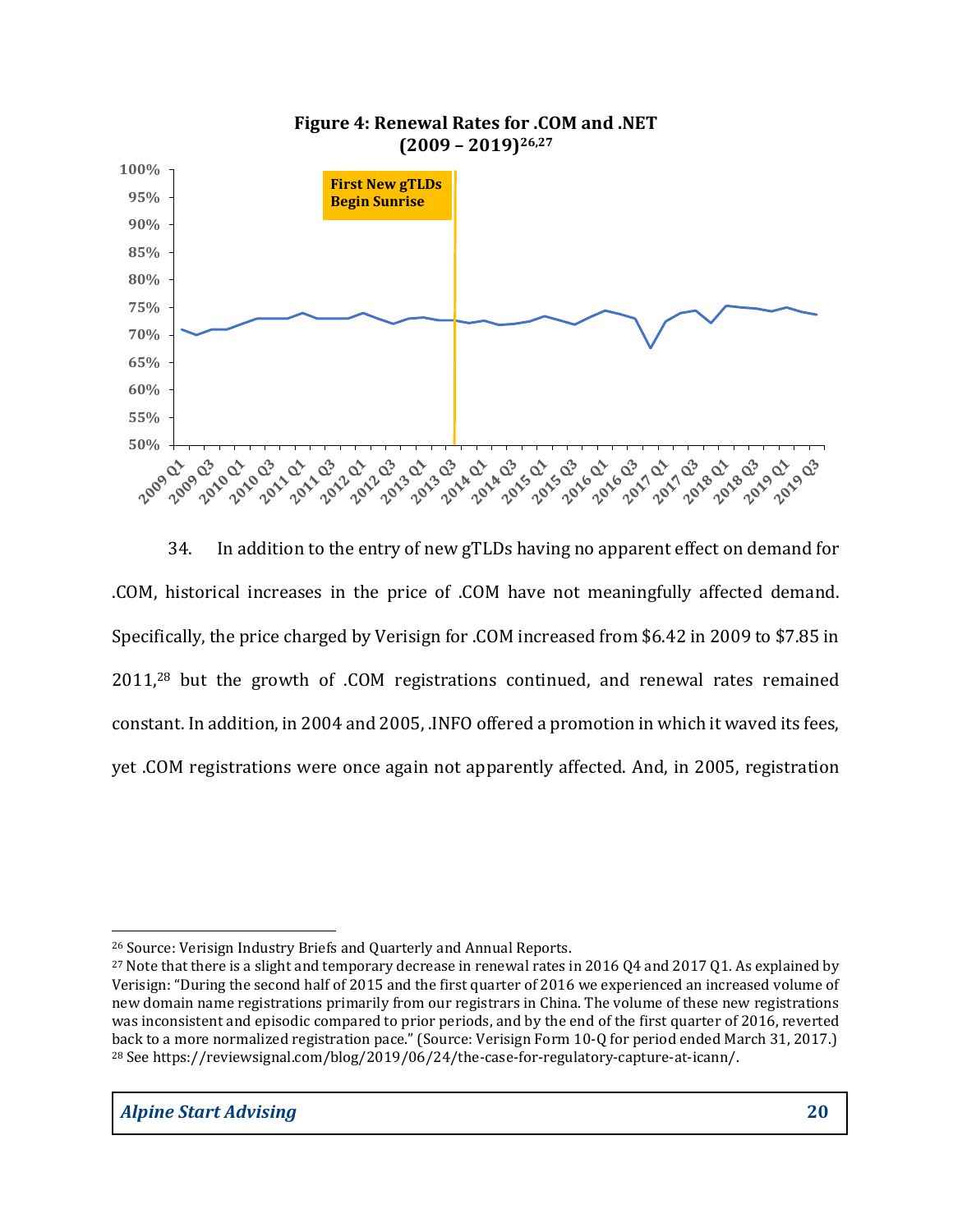prices for .NET were reduced to less than 75 percent of the price of a .COM registration, but there was no apparent impact on .COM registrations or renewals.<sup>29</sup>

35. That .COM registrations appear to be unaffected by the entry of new gTLDs and ccTLDs, increases in .COM prices, and promotions offered by potentially competing TLDs is not surprising. .COM has a strong first-mover advantage in the marketplace, which has allowed it to develop significant recognition among registrants, potential registrants, and more generally, internet users.30 .COM's first mover advantage has been aided by the marketing activities of companies with a .COM domain, of which most large firms have a .COM extension. As reported by dofo.com, as of March 28, 2019, 494 out of 500 Fortune 500 companies had a domain with a .COM extension.<sup>31</sup> Even when large firms switch to a non-.COM extension, they retain a .COM domain. For example, Alphabet Inc, the parent company of Google, uses abc.xyz as a domain name,32 but Google continues to use google.com.33 KPMG switched its home page to home.kpmg,<sup>34</sup> but still maintains a .COM registration at kpmg.com. As yet another example of the importance of .COM, in 2011 Overstock attempted to rebrand itself as O.co, but owing in part to consumer confusion, returned to Overstock.com (while also retaining O.co).35 Finally, of the 29 principal Democratic candidates who elected to compete in the 2020 Democratic primaries, 27 out of 29 of the candidates used .COM for

<sup>&</sup>lt;sup>29</sup> See https://archive.icann.org/en/committees/reconsideration/networksolutions-request-16mar06.htm; and, https://archive.icann.org/en/tlds/net-rfp/applications/verisign.htm.

<sup>30</sup> See, for example: http://newgtlds.icann.org/en/reviews/cct/phase2-global-consumer-survey-23jun16 en.pdf.

<sup>31</sup> See https://dofo.com/blog/fortune-500-domain-names/.

<sup>32</sup> See https://abc.xyz/.

<sup>33</sup> See https://www.google.com/.

<sup>34</sup> See https://home.kpmg.

<sup>35</sup> See https://adage.com/article/news/o-overstock-backs-o-change/230983.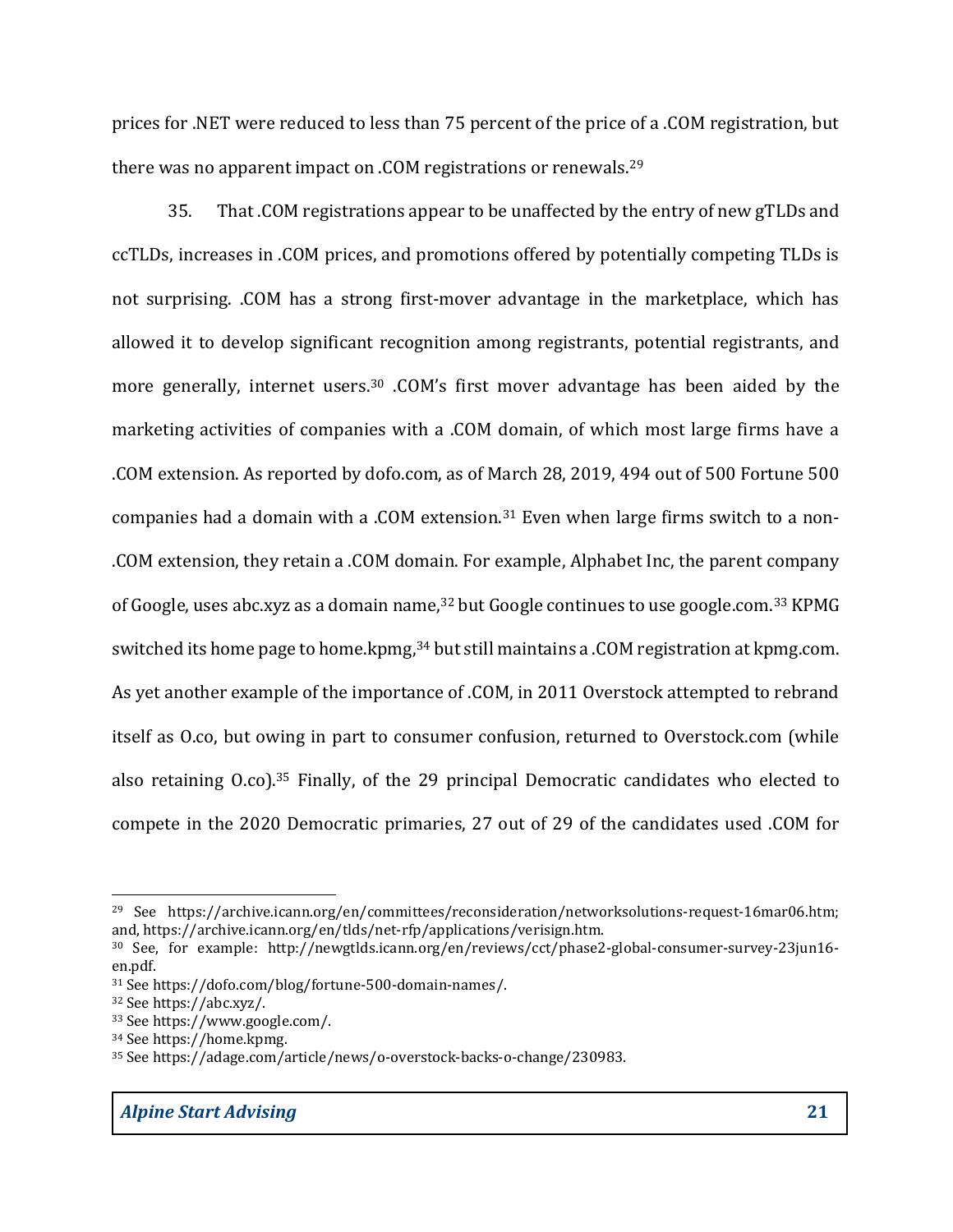their campaign website, even though extensions such as .DEMOCRAT, .US, and .XYZ were available. This further suggests the importance of .COM relative to other TLDs.

36. Taken together, there is little evidence of movement away from .COM by consumers towards other TLDs in the marketplace, which indicates that .COM does not face meaningful competition from other TLDs. Given the lack of meaningful competition, Verisign's interest in increasing prices for .COM is consistent with a firm holding market power.

37. Market analysts have also recognized that Verisign likely has market power. For example, as noted by Brian Katz in 2009: "VRSN holds a legal monopoly on the DNS industry…. We touched on VRSN's monopoly position in DNS…. Under the contracts, VRSN is allowed to take price increases of up to 7% and 10% (for dot.com and dot.net, respectively) in as many as four of the six years in the term…. Absent existing pricing restraints in the .com and .net registry agreements, VeriSign could exploit this market dominance."36 While this quote is from 2009, Verisign appears to still have market power given my discussion above.

### V. Conclusion

38. To summarize, in the face of increased competition that .COM is allegedly facing, a firm would typically lower prices. Yet, Verisign is asking to increase its prices for .COM. This is occurring while Verisign earns high gross profit and operating margins, that have grown over time, and that suggest that Verisign should decrease the prices of .COM.

<sup>36</sup> See https://www.nasdaq.com/articles/verisign-brian-katzs-highest-conviction-holding-heres-why-2009- 12-29.